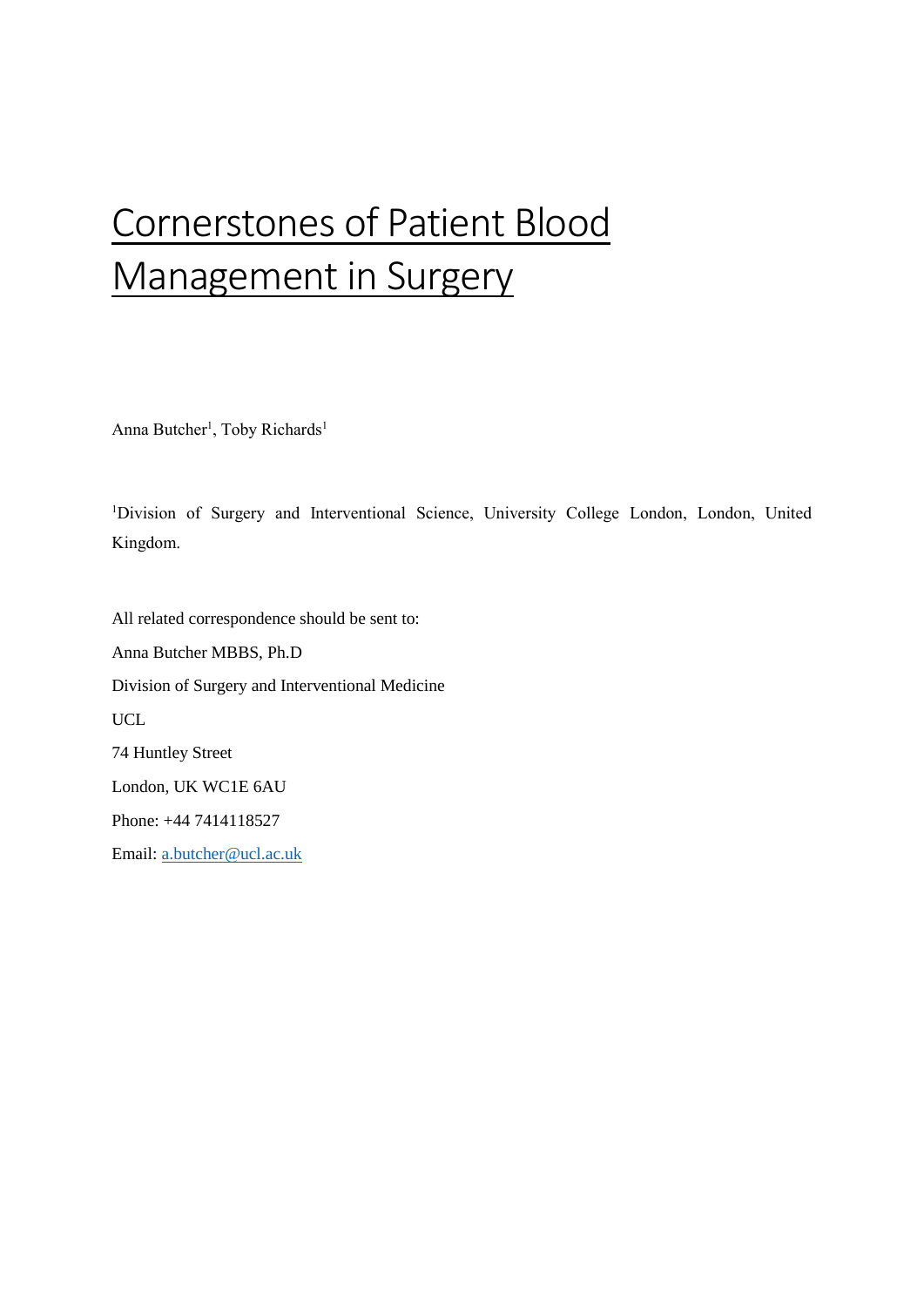### Abstract

Preoperative anaemia and perioperative red blood cell transfusions carry significant consequence when it comes to surgical outcomes. Establishment of patient-centred clinical pathways have been designed to harness and endorse good transfusion practice termed the three pillars of patient blood management (PBM). These focus on the timely and appropriate management of anaemia, prevention of blood loss and restrictive transfusion where appropriate. This article reviews the current evidence and ongoing research in the field of PBM in surgery. Strategies to implement PBM have shown significant benefits in appropriate transfusion practice, reduced costs and improved patient length of hospital stay. Recently published national quality standards have recognised the importance of the PBM blueprint in surgery considering alternatives to red blood cell transfusion, active measures to reduce perioperative blood loss and the appropriate management of postoperative anaemia. Adopting PBM in surgical patients, should be paramount to reduce the risks posed by perioperative anaemia and blood transfusions. Principles of PBM help structure the interventions and decisions relating to anaemia and blood transfusion, but more importantly represent a paradigm shift towards a more considered approach to blood transfusion, acknowledging its risks, preventatives and alternatives.

# Why is Pre-Operative Anaemia a Problem?

Pre-operative anaemia carries patient consequence when it comes to surgical outcomes. In the hospital setting, a third of elective surgical patients are admitted with coexisting anaemia, which alone is an established risk factor for a number of adverse outcomes. Whilst anaemia increases need for red blood cell (RBC) transfusion, anaemia is associated with increased patient morbidity and mortality correlating with the degree of anaemia.

In the last few years there has been a stepwise increment in the quantity of publications, revealing good quality evidence of the independent association with worse outcome in patients who have preoperative anaemia across most surgical specialties, including orthopaedics, upper/lower GI, hepatobiliary, and gynaecology (Carson *et al*, 1996; Mussallam *et al*, 2011; Jans *et al*, 2013; Baron *et al*, 2014; Fowler *et al*, 2015). Prevalence of preoperative anaemia in the surgical population, when both genders are incorporated, sits at approximately 30% (Munoz *et al*, 2011). In a secondary analysis of 39 309 patients undergoing non-cardiac surgery in the European Surgical Outcomes Study (EuSOS), multivariable analysis showed that patients with severe or moderate anaemia had a higher in-hospital mortality than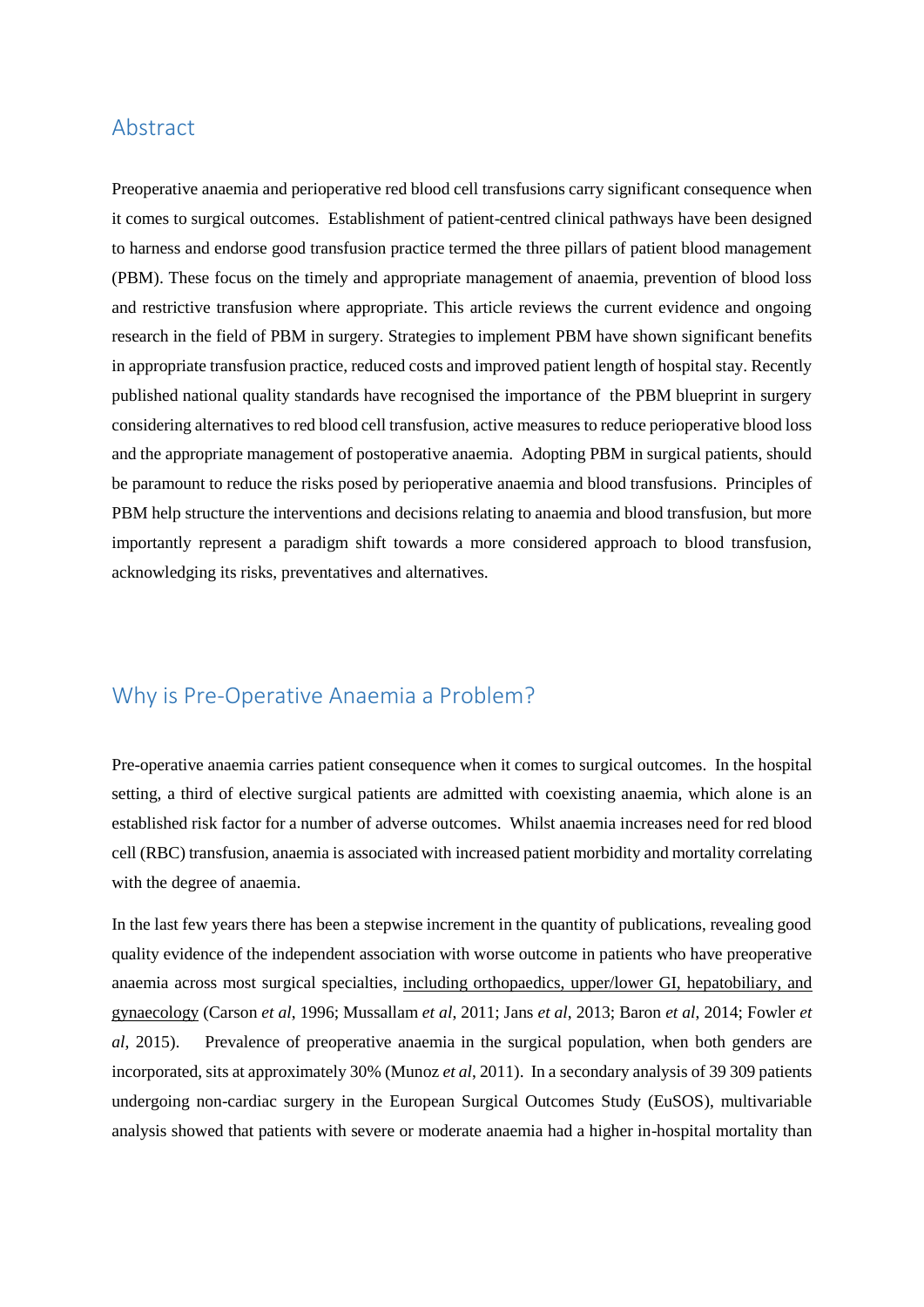those with normal preoperative haemoglobin concentration: OR 2.28 (95% CI; 2.06 to 3.85) and 1.99 (95% CI; 1.67 to 2.37), respectively (Ferraris *et al*, 2012).

Preoperative anaemia is the strongest indicator for perioperative blood transfusion. The emphasis placed on recognising at risk patients and managing accordingly is supported by the association of anaesthetists of Great Britain and Ireland (AAGBI, 2016), NHS Blood and Transplant (NHSBT, 2013), British Society of Haematology (BSH; Kotzé *et al*, 2015) and National Institute for Health and Care Excellence (NICE; NICE Guideline 24, 2015). However, the current standard of care for anaemic patients during surgical admission is management by a RBC transfusion.

Establishment of patient-centred clinical pathways have been designed to harness and endorse good transfusion practice; termed the three pillars of patient blood management (PBM). These focus on the timely and appropriate management of anaemia, prevention of blood loss and restrictive transfusion where appropriate. In the setting of surgery, these three pillars of PBM align with preoperative, operative and post-operative care. Many centres globally, including those in Australia, Europe and the US have championed the PBM initiative, albeit with expected apprehension amongst clinicians. This is due to the overriding issues of hospital culture challenging new strategies, and the reluctance to implement PBM bundles due to the limited amount of evidence on whether these interventions do have a positive impact in patient outcome. This review focuses on the current evidence for practical implementation and safety of the PBM pillars in surgery and ongoing research in the field.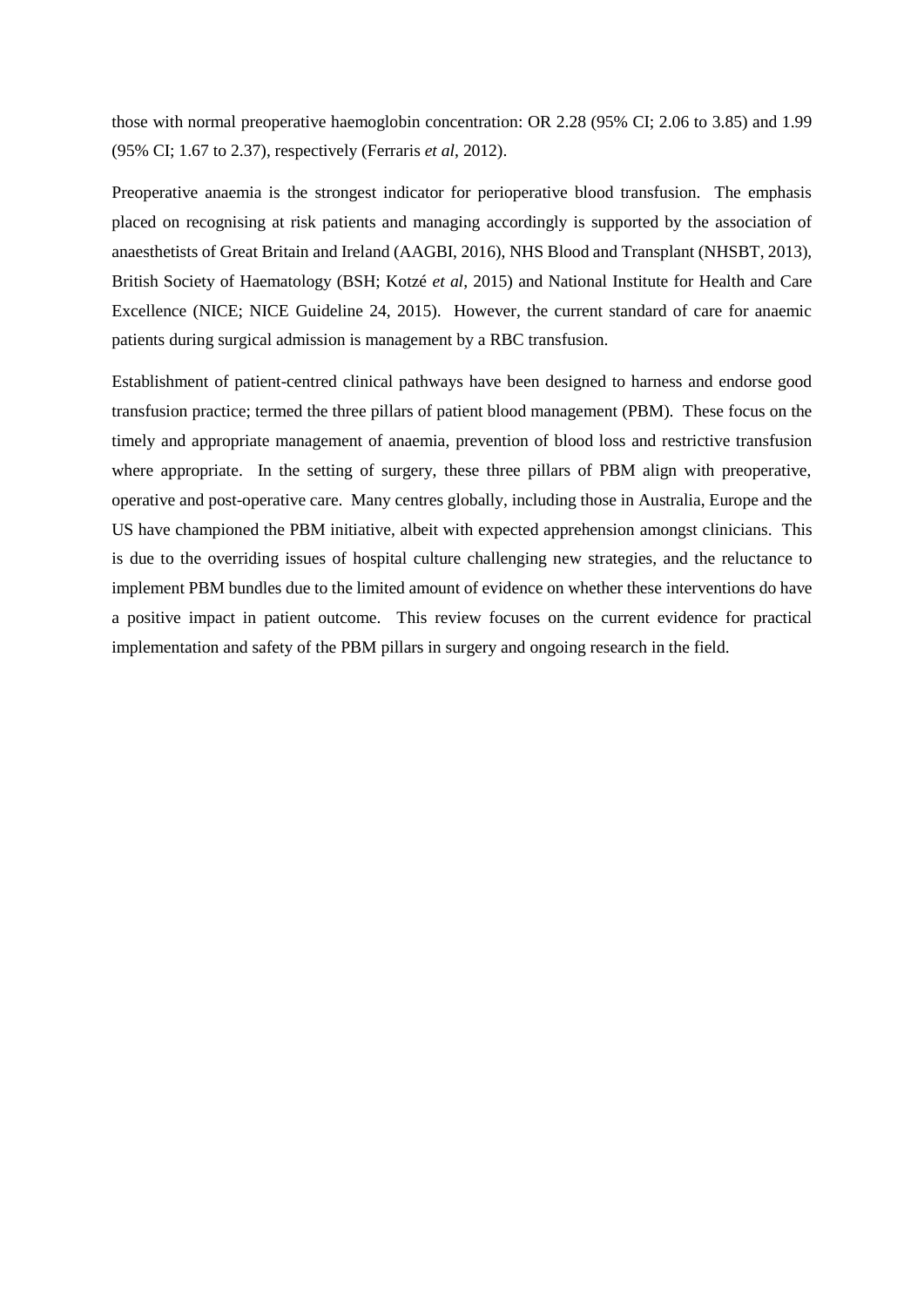# Patient blood management in Surgery

**Table 1.** Implementing PBM in elective surgery.

| Pillar 1. Anaemia Management                     |                           |                                    |  |
|--------------------------------------------------|---------------------------|------------------------------------|--|
| Pre-operative                                    | Intra-operative           | Post-operative                     |  |
| Diagnosis of anaemia                             | Optimising<br>$\bullet$   | Manage post-operative<br>$\bullet$ |  |
| (Ideally two weeks prior to                      | cardiovascular and        | anaemia (whether developed         |  |
| planned surgery)                                 | pulmonary tolerance       | as consequence of surgery          |  |
| Identification of underlying<br>$\bullet$        | Haemodynamic<br>$\bullet$ | or pre-existing)                   |  |
| cause of anaemia: Perform                        | monitoring in high-risk   | IV Iron/EPO<br>$\circ$             |  |
| Full Blood Count (FBC)                           | procedures/patients       | Avoidance of<br>$\circ$            |  |
| Performed by GP as<br>$\circ$                    |                           | unnecessary 'top-                  |  |
| apart of referral                                |                           | up' transfusions.                  |  |
| process OR initial                               |                           |                                    |  |
| surgical outpatients                             |                           |                                    |  |
| Educate<br>$\circ$                               |                           |                                    |  |
| surgical/perioperative                           |                           |                                    |  |
| teams which                                      |                           |                                    |  |
| procedures are most                              |                           |                                    |  |
| likely to require                                |                           |                                    |  |
| anaemia screening                                |                           |                                    |  |
| e.g. major open                                  |                           |                                    |  |
| abdominal surgery                                |                           |                                    |  |
| Diagnosis of IDA,                                |                           |                                    |  |
| B12/Folate deficiency                            |                           |                                    |  |
| Extended diagnosis of                            |                           |                                    |  |
| anaemia e.g. further referral                    |                           |                                    |  |
| to gastroenterology,                             |                           |                                    |  |
| endoscopy, haematology                           |                           |                                    |  |
| Treatment of anaemia                             |                           |                                    |  |
| IV Iron, B12/Folate,<br>$\circ$                  |                           |                                    |  |
| <b>EPO</b>                                       |                           |                                    |  |
|                                                  |                           |                                    |  |
| <b>Pillar 2. Managing Perioperative Bleeding</b> |                           |                                    |  |
| Pre-operative                                    | Intra-operative           | Post-operative                     |  |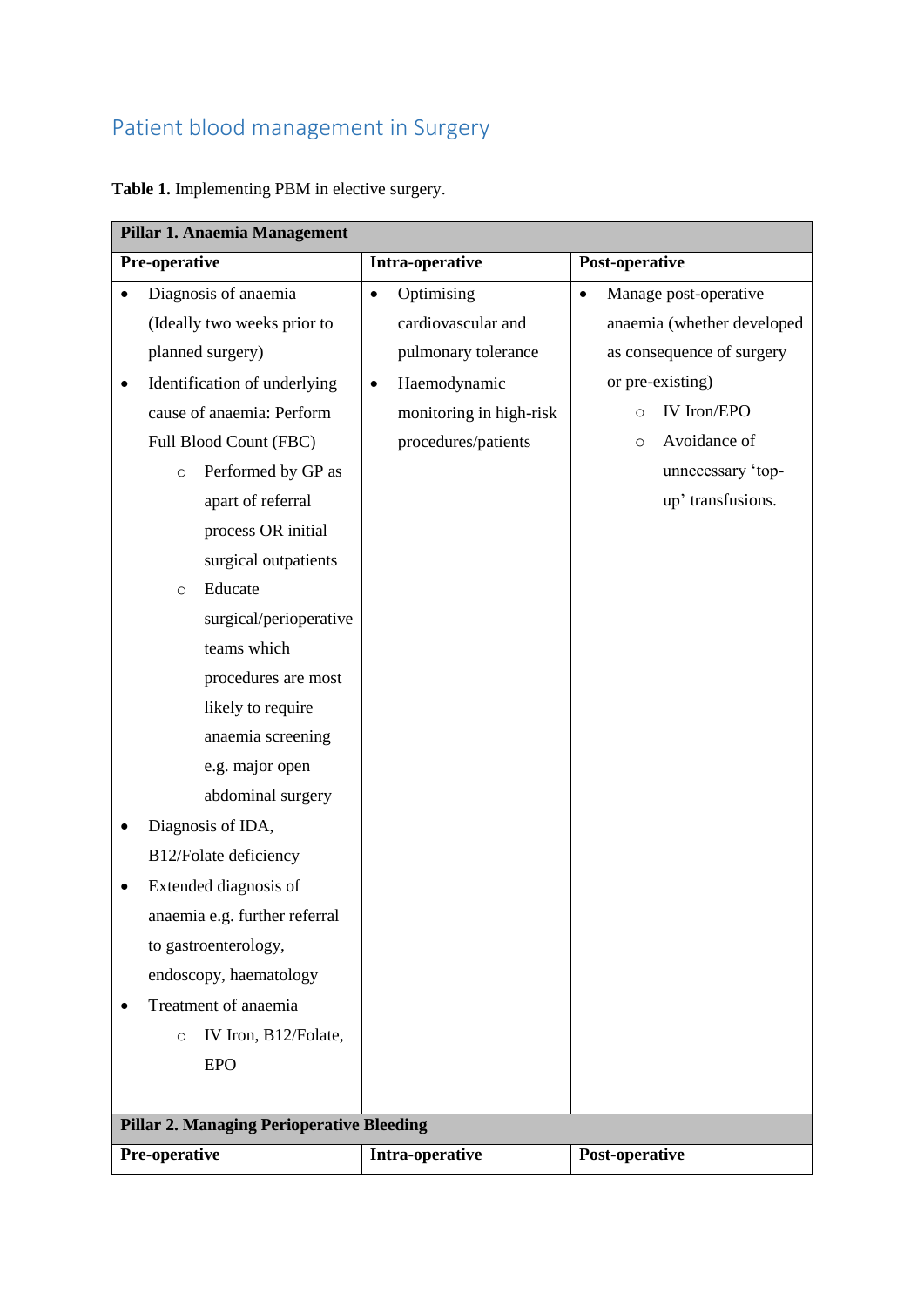| Identifying at-risk patients              | Ensuring physiological<br>$\bullet$ | Monitor and manage<br>٠                  |  |
|-------------------------------------------|-------------------------------------|------------------------------------------|--|
| (surgical outpatients/pre-                | management and                      | ongoing bleeding e.g. cell               |  |
| operative assessment)                     | optimal conditions for              | salvage                                  |  |
| Including full<br>$\circ$                 | haemostasis (e.g.                   | Maintain physiological<br>$\bullet$      |  |
| medical and                               | normothermia, pH                    | conditions                               |  |
| pharmaceutical                            | >7.2                                | Minimise unnecessary<br>$\bullet$        |  |
| review                                    | Point-of-care testing<br>$\bullet$  | phlebotomy                               |  |
|                                           | (e.g. viscoelastic                  | Haemostasis/anticoagulation<br>$\bullet$ |  |
|                                           | methods)                            | management                               |  |
|                                           | Cell salvage<br>$\bullet$           |                                          |  |
|                                           | Surgical technique                  |                                          |  |
|                                           |                                     |                                          |  |
| Pillar 3. Managing Post-Operative Anaemia |                                     |                                          |  |
| Pre-operative                             | Intra-operative                     | Post-operative                           |  |
| Patient-focused care -                    | Cell salvage<br>٠                   | Evidence-based transfusion<br>$\bullet$  |  |
| identifying and optimising                |                                     | thresholds                               |  |
| patient's physiological                   |                                     | Manage IDA with IV Iron<br>$\bullet$     |  |
| reserve                                   |                                     |                                          |  |

Patient blood management is a globally recognised and WHO-endorsed concept (WHA63.12) that aims to manage the issues of pre-operative anaemia and blood transfusion by addressing quality and safety of transfusion practice. Strategies to implement PBM have shown significant benefits in appropriate transfusion practice, reduced costs and improved patient length of stay (Moskowitz *et al*, 2010; Theusinger *et al*, 2014; Goodnough, 2014; Gross *et al*, 2-15; Meybohm *et al*, 2016). This was best highlighted in the summary report from the Western Australian PBM initiative; a six-year educational jurisdiction wide program of PBM introduction was associated with a reduction in preoperative anaemia rates, reduced blood transfusion and overall blood product utilisation with associated reduction in length of hospital stay and improved patient outcomes (Leahy *et al*, 2017).

PBM guidelines and standards have developed from Australian lead professional associations. Providing detailed evidence-based information and recommendations on PBM in Australia, USA, and in several European nations (Kozek-Langenecker *et al*, 2013; Society for Advancement of Blood Management, 2013; Joint UK Blood Transfusion and Tissue Transplantation Services, 2014; American Society of Anesthesiologists, 2015; Hunt *et al*, 2015; Klein *et al*, 2016). A recent paper by Meybohm and colleagues, provided comprehensive bundles of PBM components encompassing more than 100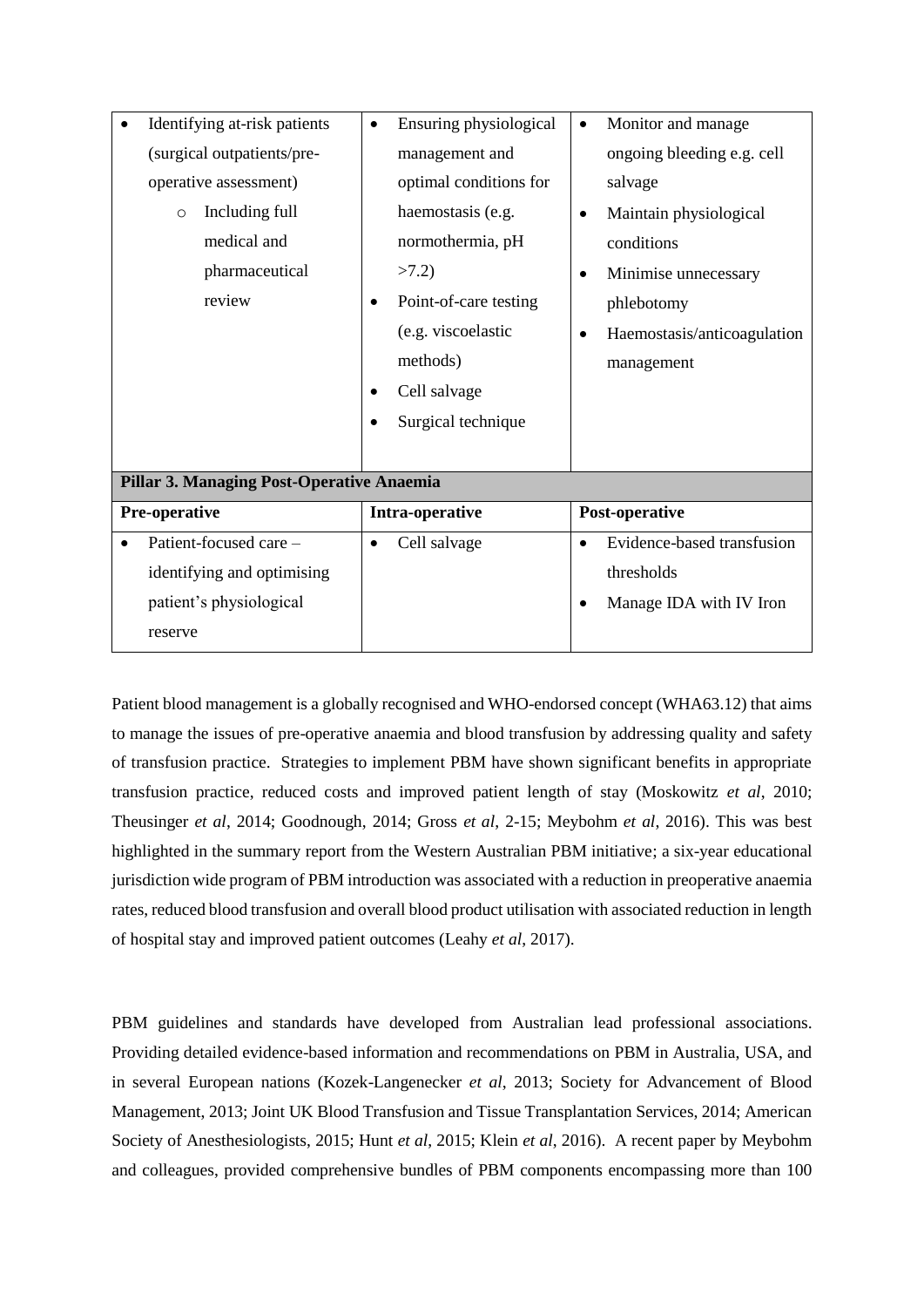different PBM measures to facilitate a stepwise implementation process of the most feasible measures (Meybohm *et al*, 2017). Practical recommendations targeting elective surgery have been summarised in Table 1 and will be expanded further in this review.

Recently published NICE quality standards for blood transfusion have also incorporated many features of the PBM blueprint including consideration of alternatives to blood transfusion, active measures to reduce perioperative blood loss and the appropriate management of postoperative anaemia (Table 2) (NICE, 2016).

| <b>Standards</b>   |                                                                                  |
|--------------------|----------------------------------------------------------------------------------|
| <b>Statement 1</b> | People with iron-deficiency anaemia who are having surgery are offered iron      |
|                    | supplementation before and after surgery.                                        |
| <b>Statement 2</b> | Adults who are having surgery and expected to have moderate blood loss are       |
|                    | offered tranexamic acid.                                                         |
| <b>Statement 3</b> | People are clinically reassessed and have their haemoglobin levels checked       |
|                    | after each unit of red blood cells they receive, unless they are bleeding or are |
|                    | on a chronic transfusion programme.                                              |
| <b>Statement 4</b> | People who may need or who have had a transfusion are given verbal and           |
|                    | written information about blood transfusion.                                     |

**Table 2**. NICE Quality Standards (NICE, 2016).

# Pillar 1 – Managing Pre-Operative Anaemia in the Surgical Patient

Despite multiple guidelines and opinion documents on the management of pre-operative anaemia, or mandates such as those developed by NICE few provide pragmatic guidance or strong evidence-based platforms for the underlying determinant of anaemia in surgical patients.

The cause of anaemia in the pre-operative patient can often be complex and multifactorial. Nutritional deficiencies (e.g. Iron, B12, Folate) and chronic inflammatory states are the major contributors. The issue for diagnosis of iron deficiency anaemia (IDA) is inconsistency in the awareness and education surrounding the mechanisms of ID in surgical patients. Also, the absence of clear pathways and clinics in place to assist the diagnosis and treatment.

It is recommended that in elective surgical patients undergoing a major surgical procedure, with an expected blood loss >500mls or a high probability of requiring a RBC transfusion, they have a full blood count (FBC), that is reviewed, at least two weeks prior to surgery (Muñoz *et al*, 2017). If a patient is found to have unexpected pre-operative anaemia or suboptimal haemoglobin (Hb), surgery should be delayed in the setting of elective major procedures (characteristically for arthroplasty surgery) until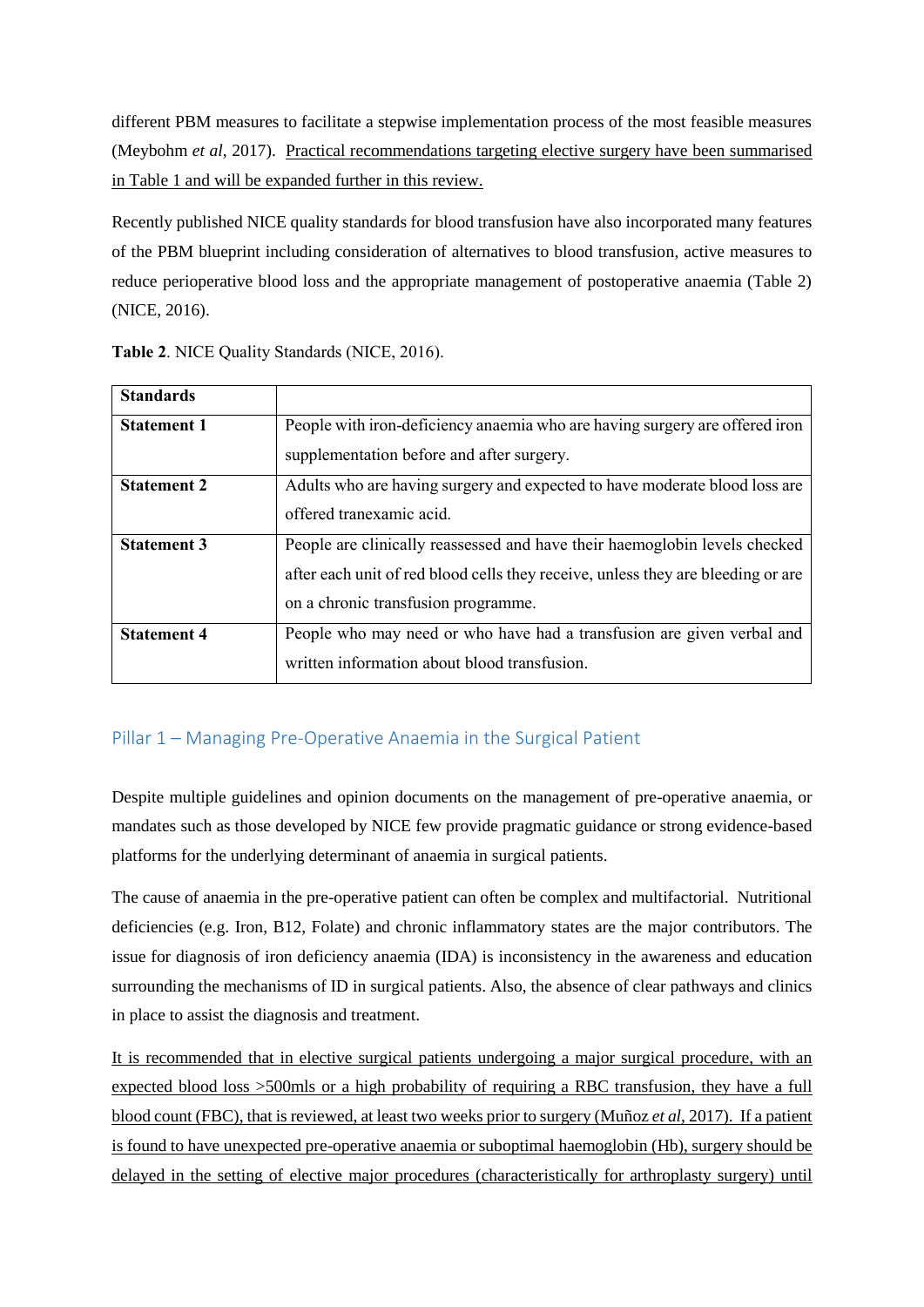satisfactory review and management is completed (Goodnough *et al*, 2011). Additionally, screening for common nutritional deficiencies; ferritin, B12 and folate should be standard practice, in order to direct care and achieve patient optimisation appropriately. Several diagnostic algorithms have been published with regards to this (Muñoz *et al*, 2017; Goodnough and Schrier, 2014). Unfortunately, these recommendations have been faced with many hurdles, often revealing the disengagement between primary and tertiary healthcare. In addition, many centres have emphasised the need to fast-track patients and provide same-day admission, contradicting the PBM principles of pre-operative patient optimisation. Surgical trials focusing on this aspect of PBM are ongoing with aim to provide more evidence surrounding the effectiveness of pre-operative anaemia management (Richards *et al*, 2015; Spahn *et al*, 2016; Bemelman *et al*, 2016).

#### Treatment strategies for Iron Deficiency Anaemia

The proposed treatment of pre-operative IDA in surgical patients with IV iron, has been of particular focus over the past few years as an approach to managing what we now recognise as an often complex, multifactorial condition.

The British Society of Gastroenterology and NICE guidance for the management of pre-operative IDA state that all patients should have iron supplementation to correct anaemia and replenish body stores, and the option of parenteral iron should be considered when oral preparations are not tolerated or ineffective (NICE, 2015; Ponikowski *et al*, 2015). Although, this may be effective to raise the [hb] in this setting there remains a significant paucity in the evidence as to whether using intravenous iron in the preoperative setting has any patient benefit and equipoise remains.

Oral iron remains the first-line, low-cost recommendation for IDA. Total body stores of iron are 3000- 4000mg in healthy humans with a normal turnover / loss of 2mg per day. A systematic review has demonstrated that oral iron may reduce the proportion of patients requiring blood transfusion (Goddard *et al*, 2011). However, enteral iron is absorbed at a rate of 2-16mg per day, and 3-6 months of treatment can be required to provide 1000-2000mg to replenish the physiological reserve of iron as the bioavailability of ferrous iron is only 10-15%. This is further reduced by poor absorption resulting from downregulation of duodenal absorption by inflammation, infection and chronic disease. Reduced uptake is one of the main reasons why oral iron may often fail to ameliorate anaemia in the surgical cohort. Further, compliance can also be poor owing to the common side-effects associated with oral iron salts, including abdominal pain, diarrhoea and constipation. Meta-analysis has shown oral iron salts have an OR of 2.32 (95% CI; 1.74 to 3.08; *P* < 0.001) compared with placebo for gastrointestinal side effects (Clevenger *et al*, 2016).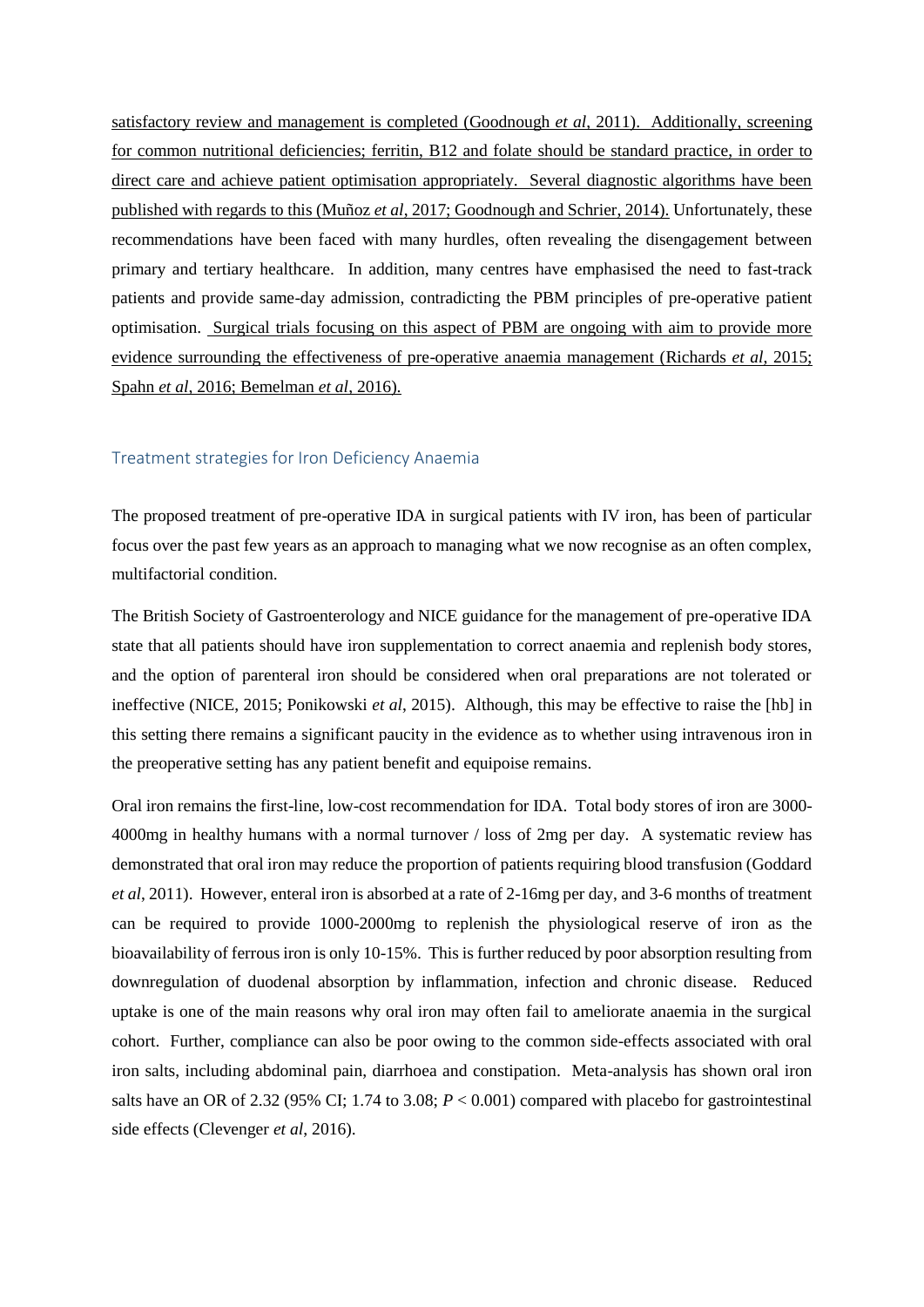Intravenous iron, has been demonstrated as an alternative treatment for correcting IDA in surgical patients. Several intravenous iron preparations are available, including iron polymaltose, ferumoxytol, ferric carboxymaltose, iron sucrose, and iron isomaltoside (Tolkien *et al*, 2015). Historically, parenteral iron preparations were associated with high rates of adverse effects including anaphylaxis, but these reactions were related to historical dextran-containing preparations. Modern carbohydrate preparations have a significantly improved safety profile with an overall anaphylaxis rate comparable to that for IV penicillin (Wang *et al*, 2015), about 3-10 per 100,000. Overall the sever adverse event rate for modern IV irons is about 3-4 times less than for a unit of blood. There is good evidence for their safety and efficacy in a range of conditions, including the perioperative setting (Auerbach *et al*, 2013).

A systematic review involving patients with anaemia undergoing surgery (including orthopaedics, colorectal, gynaecology, spinal, cardiac, upper GI and head and neck) demonstrated an increase in haemoglobin concentration and reduced risk of RBC transfusion (relative risk (RR) 0.74, 95% CI; 0.62 to 0.88) with intravenous iron, especially when used with erythropoiesis stimulating agents (ESAs) or in patients with lower ferritin concentrations, without significant difference in mortality or serious adverse events (Lin *et al*, 2017).

Two recent surgical trials involving the use of IV iron to treat preoperative anaemia in patients undergoing colorectal and unspecified abdominal surgery, have shown conflicting responses in terms of transfusion outcomes (Froessler *et al*, 2016; Keeler *et al*, 2017). A trial by Froessler and colleagues show a significant reduction in RBC transfusion use by 60% in patients treated with IV iron preoperatively (Froessler *et al*, 2016). No difference was observed in secondary outcomes in terms of morbidity, mortality and quality of life, likely due to small recruitment size. The study by Keeler and authors, showed that IV iron while more effective in increasing Hb compared to oral iron, made no difference in terms of RBC transfusion use for colorectal surgery patients (Keeler *et al*, 2017). Both trials, small in population, have only identified primary outcomes in terms of RBC transfusion use, indicating that need for the continuation of larger ongoing trials and development of new studies investigating more insightful primary patient outcomes with focus on functional performance and quality of life (Richards *et al*, 2015; Spahn *et al*, 2016; Bemelman *et al*, 2016).

#### Pillar 2 - Management of Intraoperative Bleeding

Risk stratification of the surgical patient is important. Bleeding history must be included as part of the preoperative assessment, including a medication review, focusing on the use of anticoagulants. Intraoperative bleeding may be impacted by surgical techniques, anaesthetic blood loss reduction strategies e.g. point of care and cell salvage, and pharmacological management.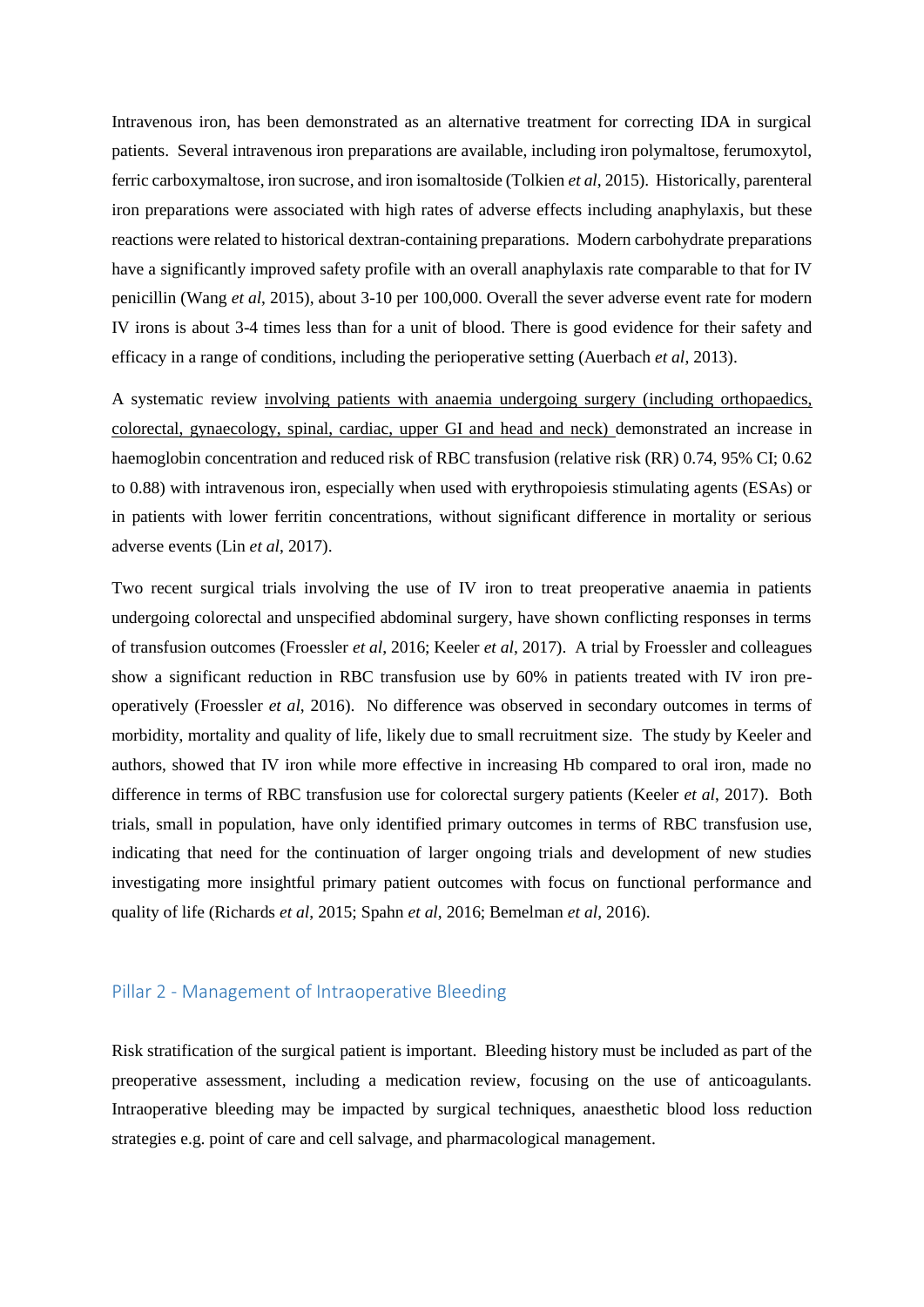The key factor in current practices is the increasing numbers of patients continued on anticoagulants and antiplatelets well into the perioperative period. Annually, approximately 10% of patients on any long-term oral anticoagulation will undergo surgery or other invasive procedure (Douketis *et al*, 2012). Anticoagulants are commonly prescribed agents for the prevention and treatment of a number of cardiovascular conditions. The BRIDGE study showed that patients on warfarin undergoing elective invasive procedure, foregoing bridging anticoagulation, faired no different in terms of reducing arterial thromboembolism and demonstrated reduced bleeding risk (Douketis *et al*, 2015).

#### Point of care testing

The guided management of coagulopathy through the use of point of care testing has shown to be a valuable tool. Unlike the conventional means of coagulation analysis, which is prolonged and often inaccurate, the development of viscoelastic testing (this allows changes of a blood clots tensile strength to be measured over time) now provides real time and rapid analysis of the dynamics of clot formation. In recent years, an increase in the worldwide use of viscoelastic testing such as thromboelastography (TEG®) and rotational thromboelastography (ROTEM®), which give a rapid description of the cellbased model of coagulation together with both cellular and humeral contributions to coagulation. Administration of fresh frozen plasma, platelets, cryopreciptate, factor concentrates and antifibrinolytic drugs can be guided by specific patterns of viscoelastic testing measurements. At present, NICE guidelines currently only recommend the use of viscoelastic testing in cardiac surgery (NICE, 2014). However, recent meta-analysis despite showing potential to reduce the requirement of blood products and mortality, demonstrate that the trials of evidence these guidelines are based on are low-quality, lowpower and carry high bias (Wikkelsø *et al*, 2017). Trial for guided therapy in specialty areas such as trauma and obstetrics are ongoing.

#### Cell salvage

If anticipated blood loss is great than 500ml or >20% of the estimated blood volume, the use of intraoperative cell salvage is advocated (Klein *et al*, 2016). It is a commonly used technique in cardiac surgery but less so in other areas, for no good reason. Cell salvage is performed with the use of a double lumen suction device to collect blood. Blood is stored within a reservoir with added anticoagulants. Once enough blood is collected, RBCs are washed, filtered, suspended in saline and reinfused back into the patient. The efficiency of cell salvage is improved with the use of antifibrinolytic drugs and the use of tranexamic acid (TXA) as recommended by NICE (NICE, 2015). A Cochrane review found that the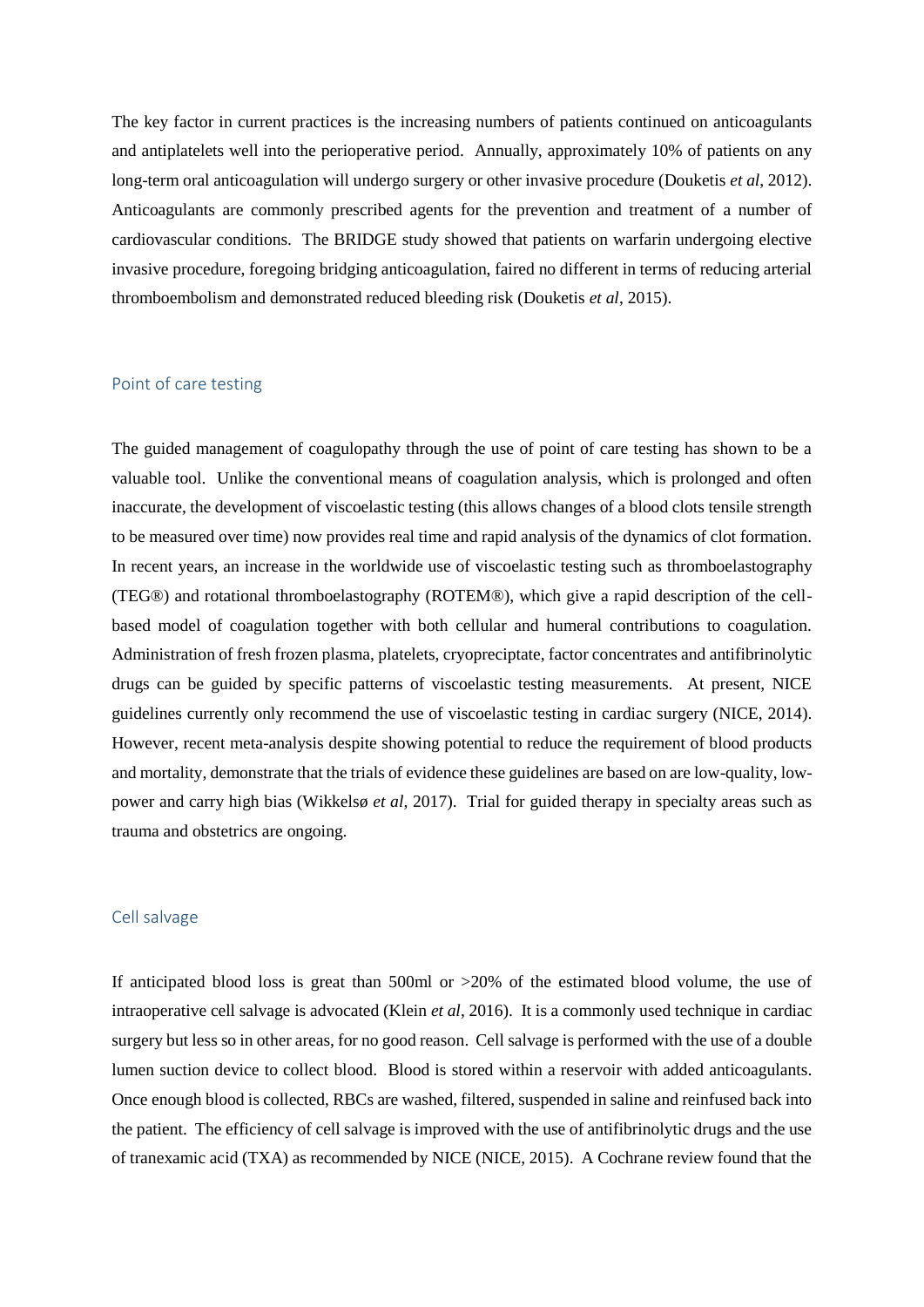use of cell salvage reduced the rate of allogenic RBC transfusion by 38% (RR 0.62, 95% CI; 0.55 to 0.70), leading to an average saving of 0.68 units of RBCs per patients (Weighted mean difference -0.68; 95% CI; -0.88 to -0.49) (Carless *et al*, 2010). In disciplines such as orthopaedic surgery, the risk reduction was 55%.

Concerns have been raised surrounding the issues of re-transfused blood, and the potential harmful reintroduction of substances aspirated from the surgical field, including bacteria and malignant cells. Studies have shown that, despite the aspiration of microbiologically contaminated blood, there is no increase in positive cultures or postoperative infection, even though the washing phase is unable to eliminate all bacteria (Bowley *et al*, 2006; Feltracco *et al*, 2007). Furthermore, a recent systematic review emphasising the use of leucocyte depletion filters to eliminate tumour cells should be used, and demonstrated no association with increased risk of tumour dissemination or metastases (Kumar *et al*, 2014). European Society of Anaesthesiology guidelines suggest that the decision to use salvaged blood potentially contaminated with bacteria or malignant cells should be made on an individual basis(Kozek-Langenecker *et al*, 2013). Reviews focusing on outcomes relating to mortality, reoperation for bleeding, infection, would complication, non-fatal myocardial infarction, thrombosis, stroke and length of hospital stay were not increased by cell salvage (Carless *et al*, 2010; Meybohm *et al*, 2016). Up to date meta-analyses on randomised controlled trials focusing on washed cell salvage in all surgical groups demonstrated a reduced rate of infection (Meybohm *et al*, 2016).

#### Antifibrinolytics

Perioperative bleeding is a major indication for RBC transfusions (Levy, 2006). To reduce blood loss a number of pharmacological agents are in use, which include the antifibrinolytic agents, TXA and  $\varepsilon$ aminocaproic acid (EACA). These are synthetic lysine analogues that act to inhibit fibrinolysis by their action at the active sites on plasminogen, inhibiting the activation of plasmin. Tranexamic acid should be used prophylactically in major surgery where perioperative blood loss is predicted to high and has been shown to significantly reduce perioperative blood loss.

A significant decline in risk of death from haemorrhage with the early use of TXA in the trauma setting has been demonstrated. The clinical randomisation of an antifibrinolytic in significant haemorrhage (CRASH-2 trial) highlighted the benefit of early therapy with TXA (1g followed by a 1-g infusion over 8 hours), significantly reducing the risk of death from haemorrhage and all-cause mortality in traumatic bleeding (Collaborators CT, 2010). This evidence has been extrapolated into other major intraoperative scenarios with the possibility of blood loss. The recent ATACAS trial, demonstrated that in cardiac surgery patients receiving TXA there was a significantly lower risk of bleeding complications and transfusion requirements, also reduce reoperation compared to placebo (Myles *et al*, 2017). No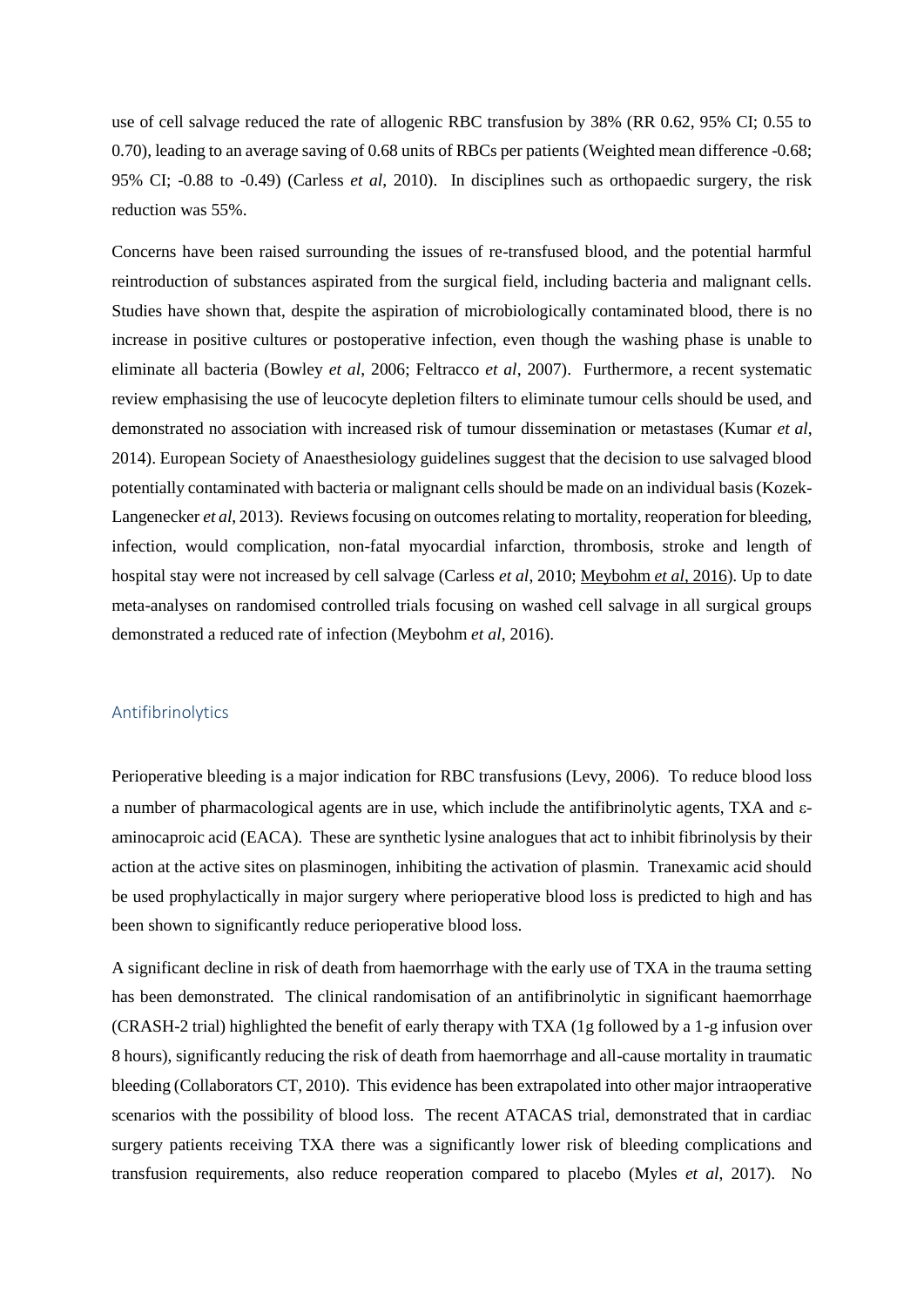difference was observed in composite primary outcomes of mortality and thrombotic event within 30 days of index surgery between TXA and placebo (RR 0.92; 95% CI, 0.81 to 1.05).

Aprotinin is a potent, non-specific serine protease inhibitor, derived from bovine lung, with antifibrinolytic properties to directly inhibit plasmin. It was used in cardiac procedures until it was withdrawn from clinic use after the blood conservation using antifibrinolytics (BART) randomised trial showed an increase risk of death with its use (Fergusson *et al*, 2008). The results of that trial have been disputed and subsequently aprotinin has been re-licenced for use in myocardial revascularisation surgery (McMullan *et al*, 2013). In terms of efficacy, the Cochrane systematic review by Henry and colleagues, concluded that the use of antifibrinolytics significantly reduced the requirement of perioperative RBC transfusion by 32%, similar for both aprotinin and TXA (Henry *et al*, 2011).

#### Pillar 3 - The Postoperative period

Continued effort to reduce blood loss should be ongoing into the postoperative period. Simple interventions to decrease iatrogenic blood loss reduce the incidence of anaemia. Reducing the frequency and volume of phlebotomy, particularly in critical care, can have an impact. Additional strategies include a reduction in the sample volume with the use of paediatric blood tubes, using continuous sampling lines with small dead-space volumes (for arterial line samples) and evaluation of the requirement for each blood test according to clinical need (Raad *et al*, 2016). Blood loss into drains is another area of interest. In orthopaedic surgery, the use of drain has been shown to increase blood transfusion requirements (Parker *et al*, 2004). In keeping with many enhanced recovery programmes, postoperative surgical drain use is decreasing. Cell salvage can also be used after operation, with retransfusion of blood from drains particularly in major orthopaedic surgery (Ashworth *et al*, 2010).

The surgical stress response, inflammation and infection may precipitate functional iron deficiency, similar manner to that of chronic disease. This may contribute to the development of or further worsen a pre-existing IDA. This may impede recovery and rehabilitation, lead to further post-operative complications including readmission or re-operation. It is unclear whether the implementation of restrictive transfusion practices may impact on optimal patient outcomes. Limited research has focused on the area of post-operative care care, and the role of IV iron. Recent randomised controlled trials involving in general elective and orthopaedic surgery (Khalafallah *et al*, 2016) and post-gastrectomy (Kim *et al*, 2017) show that patients receiving IV iron post-operatively, had a significant increase in Hb values four and twelve weeks after index surgery, respectively. Khalafallah and colleagues also showed a significant reduction in the requirement of blood transfusion in patients given IV iron compared to standard care (incidence rate ratio 0.10; 95% CI; 0.01-0.85). This is in contrast to an earlier smaller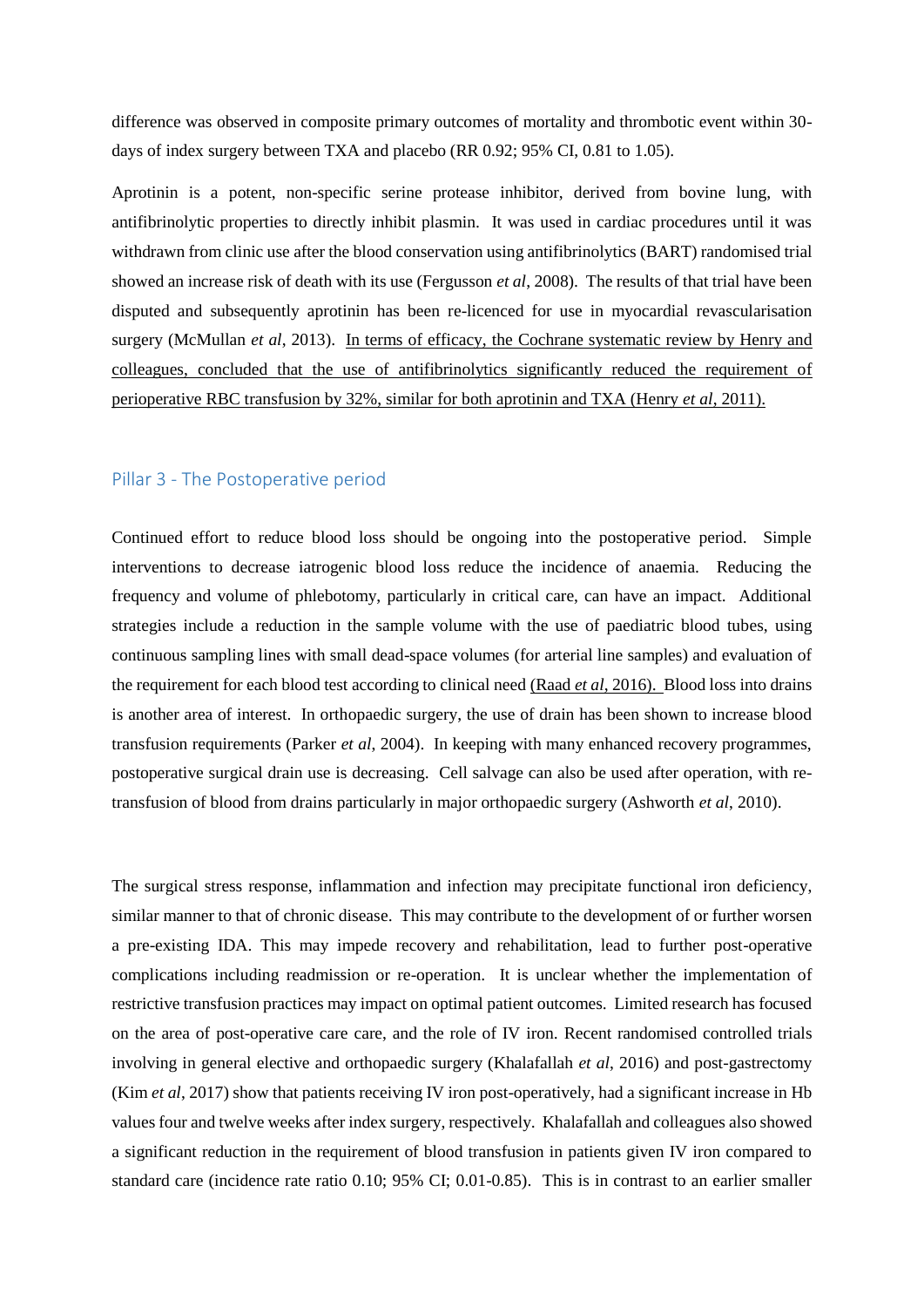study comparing IV vs. oral iron in orthopaedic surgery patients, showing no difference in blood transfusion requirements (Bisbe *et al*, 2014). Both studies exhibit significant heterogeneity, warranting further larger studies in this area.

#### Efficacy and Safety of Implementing PBM in Surgery

Red blood cell transfusion is a reliable and life-saving intervention that is effective in replacing blood loss but in the non bleeding patient whilst it may 'top up' haemoglobin (Hb) levels, it does not address the underlying cause of the anaemia. Increasing evidence accumulated over the past decade shows that transfusion is independently associated with increased morbidity, mortality, hospital and ICU length of stay across various surgical populations (Kotze *et al*, 2012; Hofmann *et al*, 2012; Keeler *et al*, 2016; Papageorge *et al*, 2017). In addition, there are concerns surrounding increasing the risk of Transfusion Associated Circulatory Overload (TACO) also sepsis, and cancer recurrence in oncology patients. The implementation of PBM has highlighted the best practice to restrict the use of red blood cell transfusions and ensure every blood transfusion is appropriate.

Timely identification and appropriate management of preoperative anaemia as indicated in PBM mandates, has been shown to reduce the need for peri-operative blood transfusions, even with modest rises in Hb (Papageorge *et al*, 2017). In a systematic review of over 20 000 patients with colorectal cancer, Acheson and colleagues found that 58.8% of patients received blood transfusions (Acheson *et al*, 2016). Blood transfusion was associated with an increased all-cause mortality (OR 1.72, 95% CI; 1.55 to 1.91; *P* < 0.001) and an increased OR of cancer-related mortality, combined recurrencemetastasis-death, postoperative infection and surgical re-intervention, with a mean duration of observation of 62.8 (standard deviation (SD) 28.8) months in the analysed studies (Acheson *et al*, 2016).

A recent Cochrane review on the impact of liberal transfusion strategies (typical transfusion trigger Hb 90-100g/L) with more restrictive strategies (typically transfusion trigger 70-80g/L), demonstrated that of the 31 trials involving 12, 587 participants, no evidence of difference in patient outcomes was observed (Carson *et al*, 2016). Many of the trials exploring the effectiveness and safety of restrictive transfusion practices often rely on the Hb value, regardless of whether there is active bleeding. The analysed trials involve broad clinical indications, not exclusive to elective surgery, such as, critical care, where the indications to transfuse and what the end-goal is to achieve varies between patients. Additionally, it must be made aware that Hb may be an unreliable biomarker, in terms of active bleeding where it can remain falsely elevated in due to inadequate fluid resuscitation, or fall due to haemodilution intraoperatively (Klein *et al*, 2016).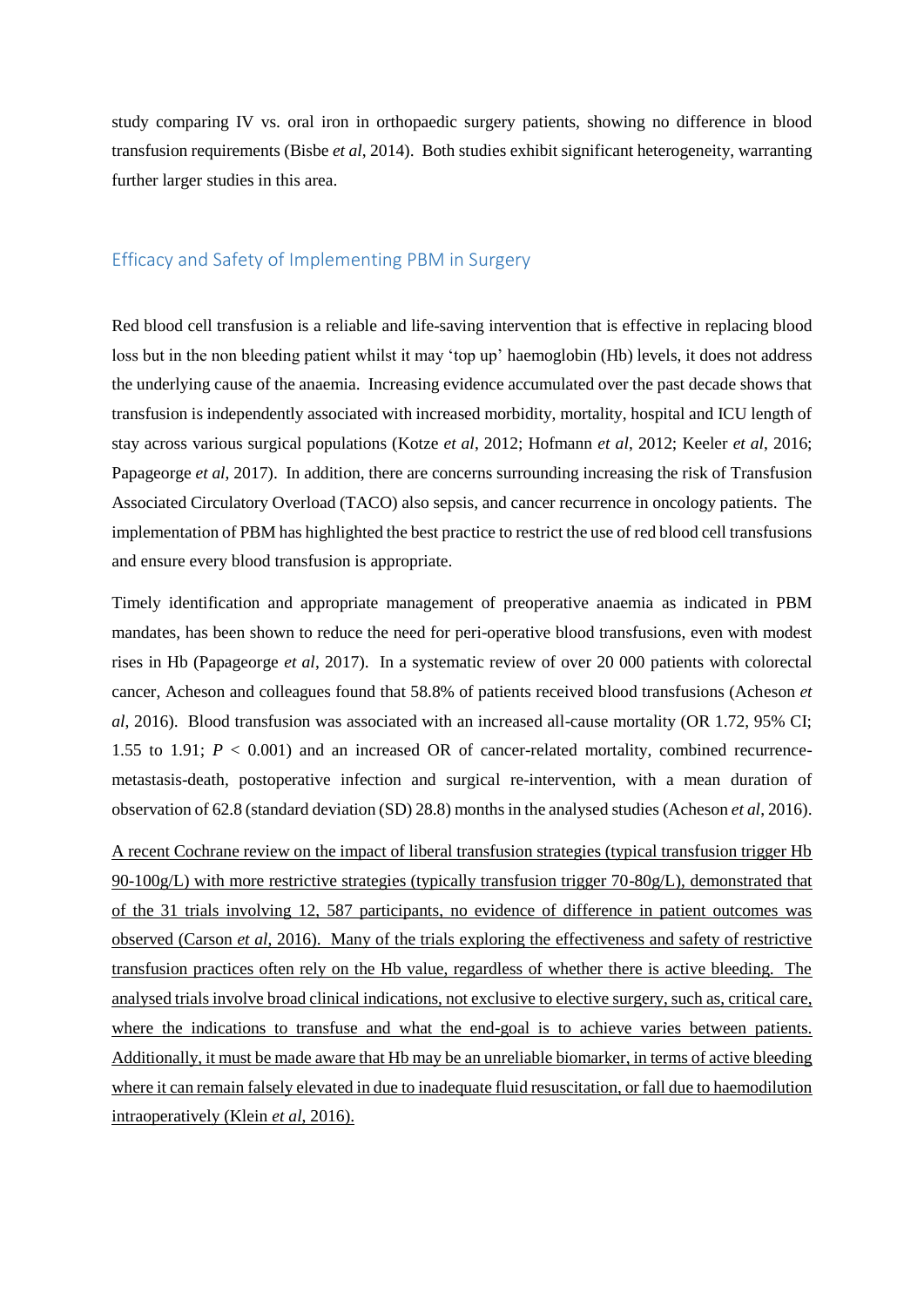Although blood transfusions can be a life-saving therapy for some, each transfusion brings a small risk of serious reactions. In particular, serious cardiopulmonary complications, including transfusionrelated acute lung injury (TRALI) and transfusion-associated circulatory overload (TACO), which have both been identified as the leading cause of transfusion-associated death (Bolton-Maggs *et al*, 2016). In a recent multi-centre, retrospective analysis of almost 5000 transfusion episodes, 1.1% were associated with TACO, and 0.08% with TRALI (Hendrickson *et al*, 2016). Other transfusion risks include anaphylaxis and hypotensive episodes, and milder events including febrile non-haemolytic, minor allergic and delayed serologic reactions.

# Conclusion

Adopting PBM in surgical patients, should be paramount to reduce the risks posed by perioperative anaemia in red blood cell transfusions. The programme of PBM recently addressed in national blood transfusion guidelines and its active implementation has demonstrated both patient and health economic benefits. The decision to transfuse red blood cells should not be reflex reaction to a defined laboratory values, as it was often done in past practice but a considered risk-benefit decision taken on individual patient basis. The principles of PBM help structure the interventions and decision relating to anaemia and blood transfusion, but more importantly represent a paradigm shift towards a more considered approach to blood transfusion, acknowledging its risks, preventatives and alternatives.

#### **Acknowledgements**

AB and TR have contributed equally to this manuscript.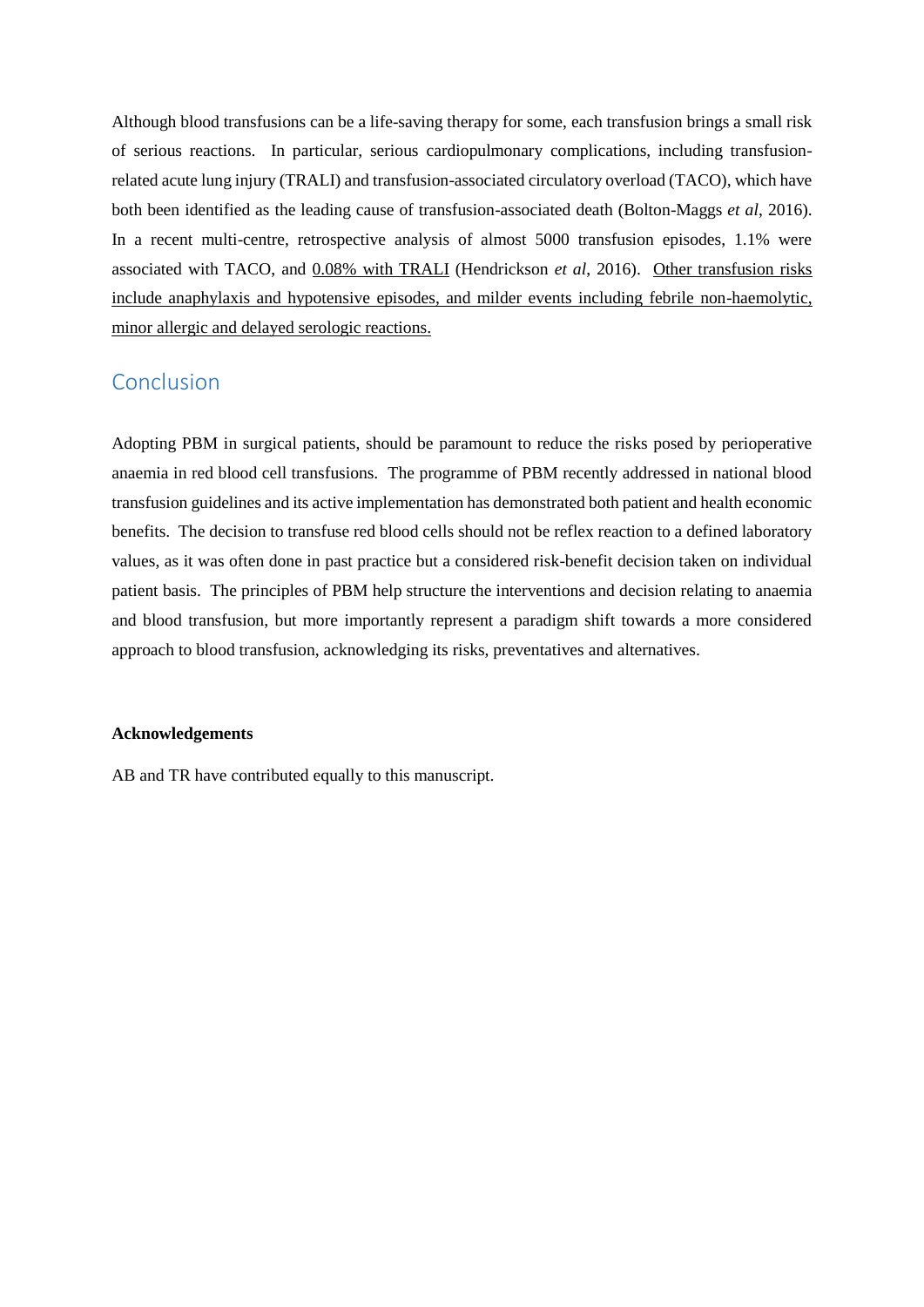#### **References**

- Acheson AG, Brookes MJ, Spahn DR. (2012). Effects of allogeneic red blood cell transfusions on clinical outcomes in patients undergoing colorectal cancer surgery. *Ann Surg,* 256: 235–244.
- American Society of Anesthesiologists Task Force on Perioperative Blood Management. Practice guidelines for perioperative blood management: an updated report by the American Society of Anesthesiologists Task Force on Perioperative Blood Management. *Anesthesiology*. (2015); 122:241–75.
- Ashworth A, Klein AA. (2010). Cell salvage as part of a blood conservation strategy in anaesthesia. *Br J Anaesth*, 105: 401–416.
- Auerbach M, Goodnough LT, Shander A. (2013). Iron: the new advances in therapy. *Best Pract Res Clin Anaesthesiol*, 27: 131–140.
- Baron DM, Hochrieser H, Posch M *Et al.* (2014) Preoperative anaemia is associated with poor clinical outcome in non-cardiac surgery patients. *BJA*, 113 (3): 416-423.
- Beattie WS, Karkouti K, Wijeysundera DN, Tait G. (2009). Risk associated with preoperative anemia in noncardiac surgery: a single-center cohort study. *Anesthesiology*, 110:574–581.
- Bemelman WA. Trial Comparing Ferric(III)Carboxymaltose Infusion With Oral Iron Suppletion as Treatment of Anaemia (FIT). ClinicalTrials.gov Identifier: NCT02243735, [https://www.clinicaltrials.gov/ct2/show/NCT02243735?term=iron&type=Intr&cond=surgery&int](https://www.clinicaltrials.gov/ct2/show/NCT02243735?term=iron&type=Intr&cond=surgery&intr=iron&age=12&rank=16) [r=iron&age=12&rank=16](https://www.clinicaltrials.gov/ct2/show/NCT02243735?term=iron&type=Intr&cond=surgery&intr=iron&age=12&rank=16) (Accessed 22 April 2017).
- [Bisbe E,](http://www.ncbi.nlm.nih.gov/pubmed/?term=Bisbe%20E%5BAuthor%5D&cauthor=true&cauthor_uid=24780615) [Moltó L,](http://www.ncbi.nlm.nih.gov/pubmed/?term=Molt%C3%B3%20L%5BAuthor%5D&cauthor=true&cauthor_uid=24780615) [Arroyo R,](http://www.ncbi.nlm.nih.gov/pubmed/?term=Arroyo%20R%5BAuthor%5D&cauthor=true&cauthor_uid=24780615) [Muniesa JM,](http://www.ncbi.nlm.nih.gov/pubmed/?term=Muniesa%20JM%5BAuthor%5D&cauthor=true&cauthor_uid=24780615) [Tejero M.](http://www.ncbi.nlm.nih.gov/pubmed/?term=Tejero%20M%5BAuthor%5D&cauthor=true&cauthor_uid=24780615) (2014). Randomized trial comparing ferric carboxymaltose vs oral ferrous glycine sulphate for postoperative anaemia after total knee arthroplasty. *Br J Anaesth*, 113(3):402-9.
- Blanc B, Finch CA, Hallberg L, et al. (1968) Nutritional anaemias. Report of a WHO scientific group. *WHO Technical Report Series*, 405: 1–40.
- Bolton-Maggs (Ed) D Poles et al. on behalf of the Serious Hazards of Transfusion (SHOT) Steering Group. The 2016 Annual SHOT Report (2017).
- Bowley DM, Barker P, Boffard KD. (2006). Intraoperative blood salvage in penetrating abdominal trauma: a randomized, controlled trial. *World J Surg*, 30:1074-80. [doi:10.1007/s00268-005-0466-](http://dx.doi.org/doi:10.1007/s00268-005-0466-2) [2.](http://dx.doi.org/doi:10.1007/s00268-005-0466-2)
- Camaschella C. (2015). Iron-deficiency anemia. *New England Journal of Medicine*, 372: 1832-43.
- Carless PA, Henry DA, Moxey AJ, O'Connell D, Brown T, Fergusson DA. (2010). Cell salvage for minimising perioperative allogeneic blood transfusion. *Cochrane Database Syst Rev*, (4)CD001888.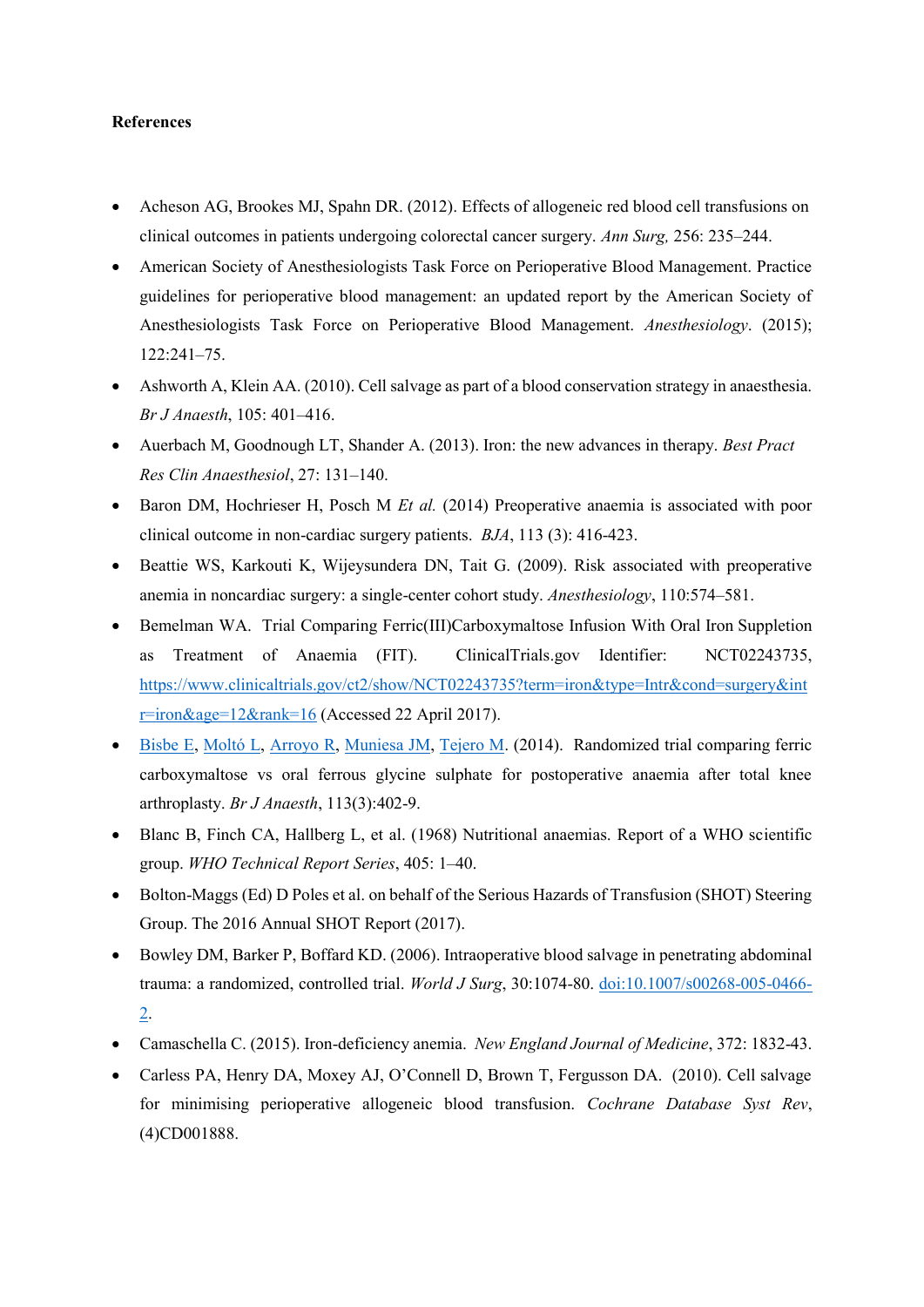- Carson J, Duff A, Poses RM, Berli JA, Spence RK, Trout R *et al*. (1996) Effect of anaemia and cardiovascular disease on surgical mortality and morbidity. *Lancet*, 348(9034): 1055-1060.
- Carson J, Stanworth S, Roubinian N *et al*. (2016). Transfusion thresholds and other strategies for guiding allogenic red blood cell transfusion. *Cochrane Database of Systematic Reviews*. Issue 10.
- Cleland JG, Zhang J, Pellicori P, *et al*. (2016). Prevalence and outcomes of anaemia and hematinic deficiencies in patients with chronic heart failure. *JAMA Cardiology,* 1: 539-47.
- Clevenger B, Gurusamy K, Klein AA, Murphy GJ, Anker SD and Richards T. (2016). Systematic review and meta-analysis of iron therapy in anemic adults without chronic kidney disease: updated and abridged Cochrane review. *Eur J Heart Fail,* 18 (7): 774-785.
- Collaborators CT. (2010). Effects of tranexamic acid on death, vascular occlusive events, and blood transfusion in trauma patients with significant haemorrhage (CRASH-2): a randomised, placebocontrolled trial. *Lancet*, 376: 23-32.
- Douketis JD, Berger PB, Dunn AS, Jaffer AK, Spyropoulous AC, Becker RC, Ansell J. (2012). The perioperative management of antithrombotic therapy: American College of Chest Physicians evidence-based clinical practice guidelines (8th editions). *Chest;* 133: 299S-339S.
- Douketis JD, Spyropoulos AC, Kaatz S, Becker RC, Caprini JA, Dunn AS *et al*. (2015). Perioperative Bridging Anticoagulation in Patients with Atrial Fibrillation. *NEJM*, 373: 823-833.
- Feltracco P, Michieletto E, Barbieri S, et al. (2007). Microbiologic contamination of intraoperative blood salvaged during liver transplantation. *Transplant Proc*, 39:1889-91. [doi:10.1016/j.transproceed.2007.05.005.](http://dx.doi.org/doi:10.1016/j.transproceed.2007.05.005)
- Fergusson DA, Hébert PC, Mazer CD *et al*. (2008). For the BART Investigators. *New England Journal of Medicine*, 358: 2319-31.
- Ferraris VA, Davenport DL, Saha SP et al. (2012). Surgical outcomes and transfusion of minimal amounts of blood in the operating room. *Arch Surg*, 147: 49-55.
- Fowler AJ, Ahmad T, Phull MK et al. (2015). Systematic review and meta-analysis between preoperative anaemia and mortality after surgery. *Br J Surg*, 102(11):1314-24.
- Froessler B, Palm P, Weber I, *et al*. (2016). The Important Role for Intravenous Iron in Perioperative Patient Blood Management in Major Abdominal Surgery: A Randomised Controlled Trial. *Annals of Surgery*. 264: 41-46.
- Goddard AF, James MW, McIntyre AS, Scott BB; British Society of Gastroenterology. (2011). Guidelines for the management of iron deficiency anaemia. *Gut*, 60: 1309–1316.
- Goodnough LT, Maniatis A, Earnshaw P *et al*. Detection, evaluation, and management of preoperative anaemia in the elective orthopaedic surgical patient: NATA Guidelines. *Br J Anaesth*. 2011; 106: 13-22.
- Goodnough LT, Shieh L, Hadhazy E, et al. (2014). Improved blood utilization using real-time clinical decision support. *Transfusion*, 54(5): 1358-65.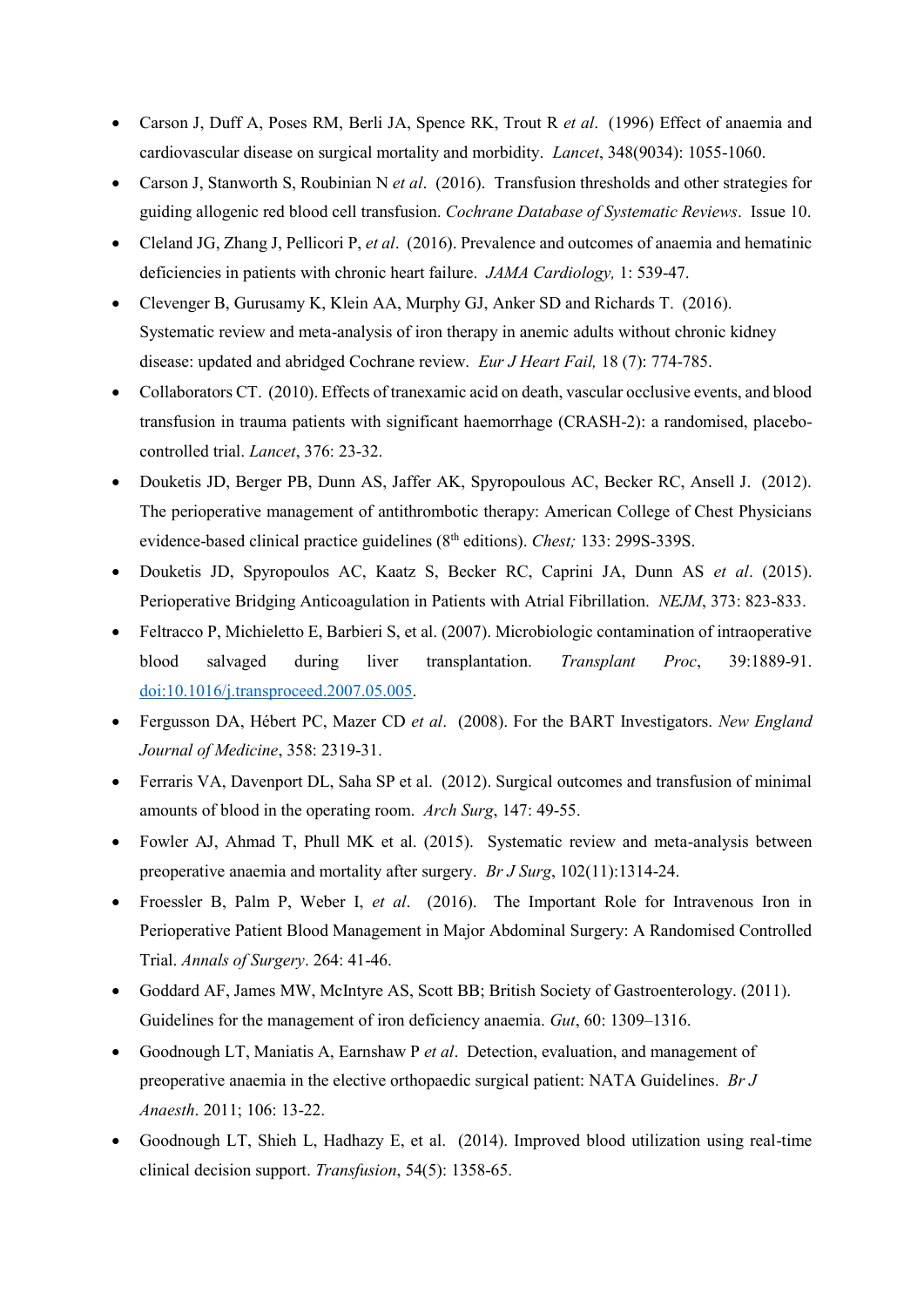- Goodnough LT, Schrier SL. Evaluation and management of anemia in the elderly. *Am J Hematol*. 2014; 89: 88-96.
- Gross, Seifert B, Hoffmann A, Spahn DR. (2015). Patient blood management in cardiac surgery results in fewer transfusions and better outcome. *Transfusion*, 55(5): 1075-81.
- Hendrickson JE, Roubinian NH, Chowdhury D, Brambilla D *et al*. (2016) Indicence of transfusion reactions: a multicentre study utilizing systematic active surveillance and expert adjudication. *Transfusion*, 56(10): 2587-2596.
- Henry DA, Carless PA, Moxey AJ, O'Connell D, Stokes BJ, Fergusson DA *et al.* (2011). Antifibrinolytic use for minimising perioperative allogeneic blood transfusion. *Cochrane Database Syst Rev*, (3)CD001886.
- Hofmann A, Farmer S, Towler SC. (2012). Strategies to pre-empt and reduce the use of blood products: An Australian perspective. *Curr Opin Anaesthesiol.* 25: 66-73.
- Hunt BJ, Allard S, Keeling D, Norfolk D, Stanworth SJ, Pendry K, et al. (2015). A practical guideline for the haematological management of major haemorrhage. Br J Haematol, 70:788–803.
- Isbister JP. (2015). The three-pillar matrix of patient blood management. ISBT, 10(S1): 286-294.
- Jans Ø, Jørgensen C, Kehlet H and Johansson PI. (2013) Role of preoperative anemia for risk of transfusion and postoperative morbidity in fast-track hip and knee arthroplasty. *Transfusion*, 54 (3): 717-726.
- Joint United Kingdom (UK) Blood Transfusion and Tissue Transplantation Services Professional Advisory Committee. Patient blood management—an evidence-based approach to patient care. (2014). [http://www.transfusionguidelines.org.uk/uk-transfusion-committees/national-blood](http://www.transfusionguidelines.org.uk/uk-transfusion-committees/national-blood-transfusion-committee/patient-blood-management)[transfusion-committee/patient-blood-management.](http://www.transfusionguidelines.org.uk/uk-transfusion-committees/national-blood-transfusion-committee/patient-blood-management) (Accessed 22 March 2017).
- Karkouti K, Wijeysundera DN and Beattie WS. (2008) Risk associated with preoperative anemia in cardiac surgery. *Circulation*, 17 (4): 478-484.
- Kassebaum NJ, Jasasaria R, Najhavi M et al. (2014) A systematic analysis of global anemia burden from 1990 to 2010. *Blood*, 123: 615-624.
- Keeler BD, Mishra A, Starou CL, Beeby S, Simpson JA. (2016). A cohort investigation of anaemia, treatment and the use of allogenic blood transfusion in colorectal cancer surgery. *Annals of Medicine and Surgery*, 6: 6-11.
- Keeler BD, Simpson JA, Ng O, *et al*. (2017). Randomized clinical trial of preoperative oral versus intravenous iron in anaemic patients with colorectal cancer. *British Journal of Surgery,* 104: 214- 221.
- Khalafallah AA, Yan C, Al-Badri R, Robinson E, Kirkby BE, Ingram E, Gray Z *et al*. (2016). Intravenous ferric carboxymaltose versus standard care in the management of postoperative anaemia: a prospective, open-label, randomised controlled trial. *Lancet haematology*, 3(9) e415 e425.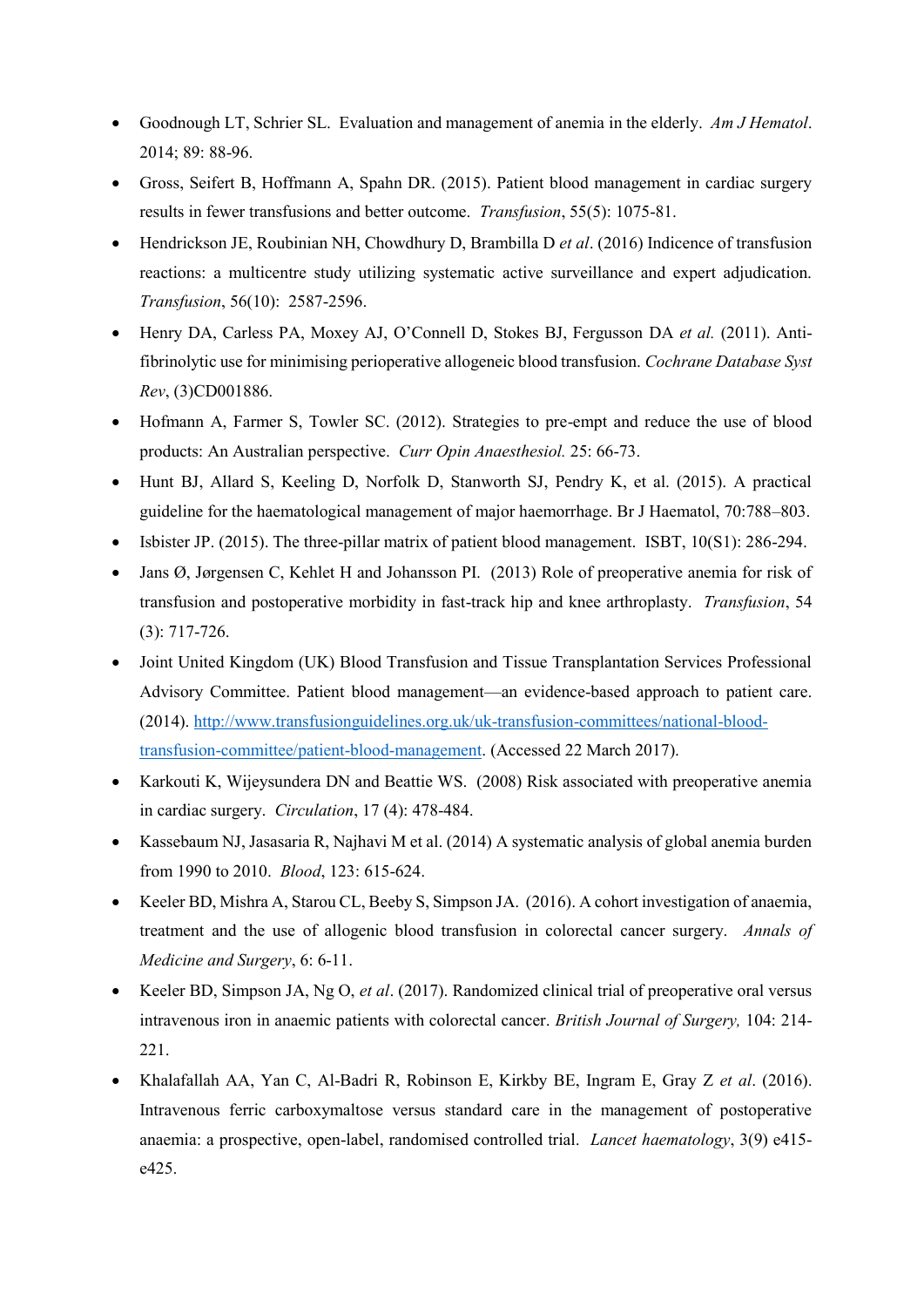- Kim YW, Bae JM, Park YK, Yang HK, Yu W, Yook JH, *et al*. (2017). Effect of Intravenous Ferric Carboxymaltose on Hemoglobin Response Among Patients with Acute Isovolemic Anemia Following Gastrectomy: The FAIRY Randomised Clinical Trial. *JAMA*, 317(20): 2097-2104.
- Klein AA, Arnold P, Bingham RM, Brohi K, Clark R, Collis R, et al. (2016). AAGBI guidelines: the use of blood components and their alternatives 2016. *Anaesthesia*, 71:829–42.
- Kotzé A, Carter LA, Scally AJ. (2012). Effect of a patient blood management programme on preoperative anaemia, transfusion rate, and outcome after primary hip or knee arthroscopy: a quality improvement cycle. *Br J Anaesth*. 108: 943-952.
- Kotzé A, Harris A, Baker C et al. (2015). British Committee for Standards in Haematology Guidelines on the Identification and Management of Pre-Operative Anaemia. Br J Haematol, 171(3): 322-331.
- Kozek-Langenecker S, Bettelheim P, Giurea A, Halbmayer W, Haushofer A, Holzer P, et al. Interdisciplinary recommendations for the management of anaemia (patient blood management). (2013). [http://www.oegari.at/web\\_files/dateiarchiv/editor/interdisciplinary\\_recommendations\\_for](http://www.oegari.at/web_files/dateiarchiv/editor/interdisciplinary_recommendations_for_the_management_of_anaemia_2013.pdf) the management of anaemia 2013.pdf. (Accessed 22 March 2017).
- Kozek-Langenecker SA, Afshari A, Albaladejo P, Santullano CA, De Robertis E, Filipescu DC *et al.* (2013). Management of severe perioperative bleeding: guidelines from the European Society of Anaesthesiology. *Eur J Anaesthesiol*, 30: 270–382.
- Kumar N, Chen Y, Zaw AS *et al*. (2014). Use of intraoperative cell-salvage for autologous blood transfusions in metastatic spine tumour surgery: a systematic review. *Lancet Oncol*, 15: e33-e41.
- Leahy MF, Hofmann A, Towler S, Trentino KM, Burrows SA, Swain SG *et al*. (2017). Improved outcomes and reduced costs associated with a health-system-wide patient blood management program: a retrospective observational study in four major adult tertiary-care hospitals. *Transfusion*, Feb 2. doi: 10.1111/trf.14006. (ePublication).
- Levy JH, Ramsay JG, Guyton RA. (2006). Aprotinin in cardiac surgery. *New England Journal of Medicine*, 354(18): 1953-7.
- Lin DM, Lin ES, Tran MH. (2013). Efficacy and safety of erythropoietin and intravenous iron in perioperative blood management: a systematic review. *Transfus Med Rev,* 27: 221–234.
- McMullan V, Alston RP III. (2013). Aprotinin and cardiac surgery: a sorry tale of evidence misused. *Br J Anaesth*, 110: 675–678.
- Meybohm P, Choorapoikayil S, Wessels A, Herrmann E, Zacharowski K, Spahn DR. (2016). Washed cell salvage in surgical patients. A review and meta-analysis of prospective randomized trials under PRISMA. *Medicine*, 95:e4490.
- Meybohm P, Herrmann E, Steinbicker AU, et al. (2016). Patient Blood Management is Associated with a Substantial Reduction of Red Blood Cell Utilization and Safe for Patient's Outcome: A Prospective, Multicenter Cohort Study With a Noninferiority Design. *Ann Surg*, 264(2):203-11.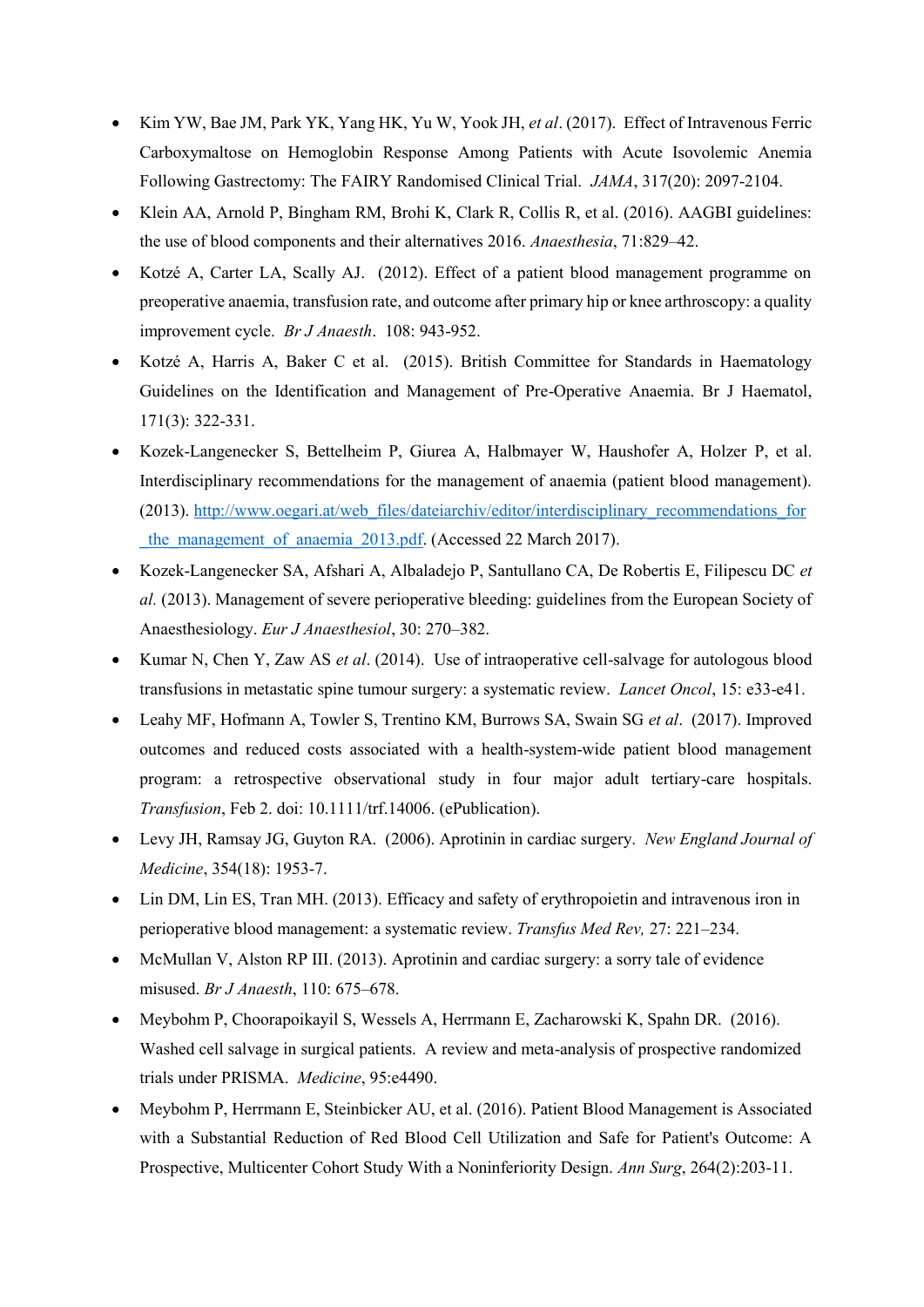- Meybohm P, Richards T, Isbister J, Hofmann A, Shander A, Goodnough LT, et al. (2017). Patient blood management bundles to facilitate implementation. *Transfus Med Rev*, 31:62–71.
- Moskowitz D, McCullough J, Shander A, et al. (2010). The impact of blood conservation on outcomes in cardiac surgery: is it safe and effective? *Ann Thorac Surg*, 90(2): 451-8.
- Muñoz M, Acheson AG, Auerback M, Besser M, Habler O, Kehlet H, Liumbruno GM, Lasocki S, Meybohm P, Rao Baikady R, Richards T, Shander A, So-Osman C, Spahn DR, Klein AA. International Consensus statement on the peri-operative management of anaemia and iron deficiency. *Anaesthesia*. 2017; 72(2): 233-247.
- Munoz M, Gómez-Ramirez S, Campos A, Ruiz J and Liumbruno GM. (2015). Pre-operative anaemia: prevalence, consequences and approaches to management. *Blood Transfusion,* 13(3): 370-379.
- Musallam KM, Tamim HM, Richards T et al. (2011) Preoperative anaemia and postoperative outcomes in non-cardiac surgery: a retrospective cohort study. *Lancet*, 378(9800): 1396-407.
- Myles P, Smith JA, Forbes A, *et al*. (2017). Tranexamic Acid in Patients Undergoing Coronary-Artery Surgery. *New England Journal of Medicine*, 376: 136-148.
- National Institute for Health and Care Excellence. Blood transfusion. (NICE Quality Standard QS138). (2016). www.nice.org.uk/guidance/qs138. (Accessed 22 March 2017).
- National Institute for Health and Care Excellence. (2015). Blood transfusion. (NICE guideline 24). www.nice.org.uk/guidance/NG24. (Accessed 7 Februrary 2017)
- NHS Blood and Transplant. National comparative audit of blood transfusion. (2013). http://hospital.blood.co.uk/audits/national-comparative-audit/. (Accessed 22 March 2017)
- NICE (2014). Detecting, Monitoring and Managing Haemostasis: Viscoelastic Point-of-Care Testing (ROTEM, TEG and Sonoclot Systems). NICE Diagnostics Guidance 13. National Institute for Health and Care Excellence, London.
- Papageorge CM, Kennedy GD and Carchman EH. (2017). Preoperative blood transfusion is a predictor of worse short-term postoperative outcomes after colectomy. *Surgery*, 161 (4): 1067- 1075.
- Parker MJ, Roberts CP, Hay D. (2004). Closed suction drainage for hip and knee arthroplasty. A meta-analysis. *J Bone Joint Surg Am*, 86-A: 1146 –1152.
- Peyrin-Biroulet L, Williet N, Cacoub P. (2015). Guidelines on the diagnosis and treatment of iron deficiency across indications: a systematic review. *American journal of clinical nutrition,* 102: 1585-94.
- Ponikowski P, van Veldhuisen DJ, Comin-Colet J, *et al.* (2015). CONFIRM-HF Invesitgators. Beneficial effectsof long-term intravenous iron therapy with ferric carboxymaltose in patients with symptomatic heart failure and iron deficiency. *European Heart Journal*, 36: 657-68.